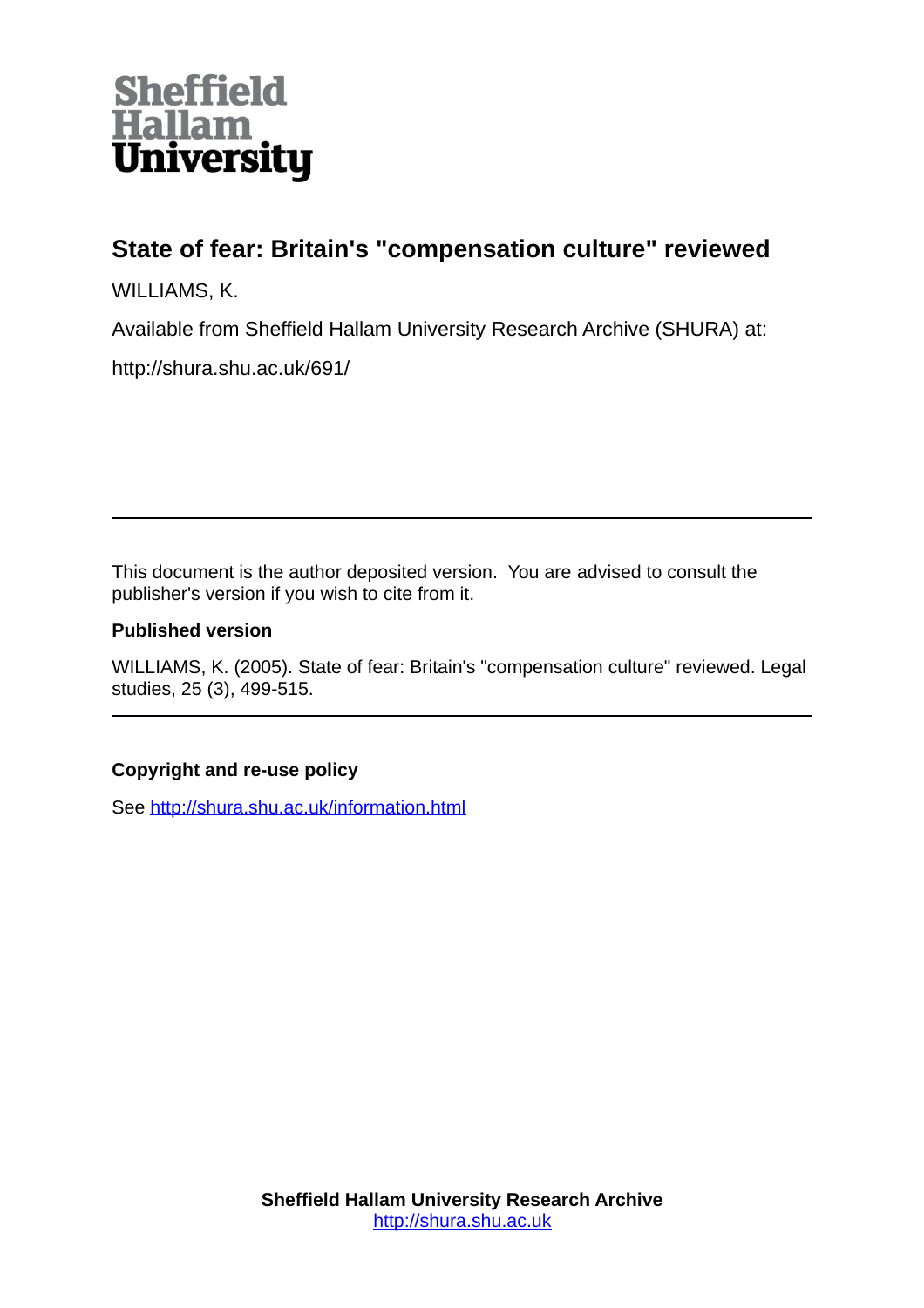### **STATE OF FEAR: BRITAIN'S 'COMPENSATION CULTURE' REVIEWED.**

# **Kevin Williams\***

#### Reader in Law, Sheffield Hallam University.

*Assertions that Britain is (or is in danger of becoming) a 'blame and sue' society are nowadays so frequently repeated in the media and elsewhere that they have all but become received wisdom. Whether they express a dangerous reality or a passing moral panic deserves serious consideration because of their potential to influence legislative and judicial agendas. This article examines what is meant by the phrase 'compensation culture', evaluates the recent evidence concerning it, and attempts to assess whether the concerns expressed are justified.* 

# **Introduction**

Claims that Britain is in the grip of a 'compensation culture' and, consequently, a 'litigation crisis' are asserted with increased frequency.<sup>1</sup> Concerns of this kind can be found in the columns of newspapers, in official reports, political discourse, legislative debate, and judicial decisions. Thus, in 2004, the former Trade and Transport minister, Stephen Byers, complained about the adverse effects of 'excessive litigiousness' on both the economy and the national psyche, $2$  while David Davis, shadow Home Secretary, gave an undertaking that a Conservative government, if elected, would cut out 'the cancer of litigation'.<sup>3</sup> And at much the same time as a Private Member's bill designed to protect volunteers from negligence liability was being lost,<sup>4</sup> it was judicially asserted that the 'pursuit of an unrestrained culture of blame and compensation has many evil consequences'.<sup>5</sup> Yet, as a government commissioned report pointed out in 2003, there is usually 'very little analysis of what this term [compensation culture] means, let alone proof that such a "culture" exists'.<sup>6</sup> This article reviews some of the recent evidence.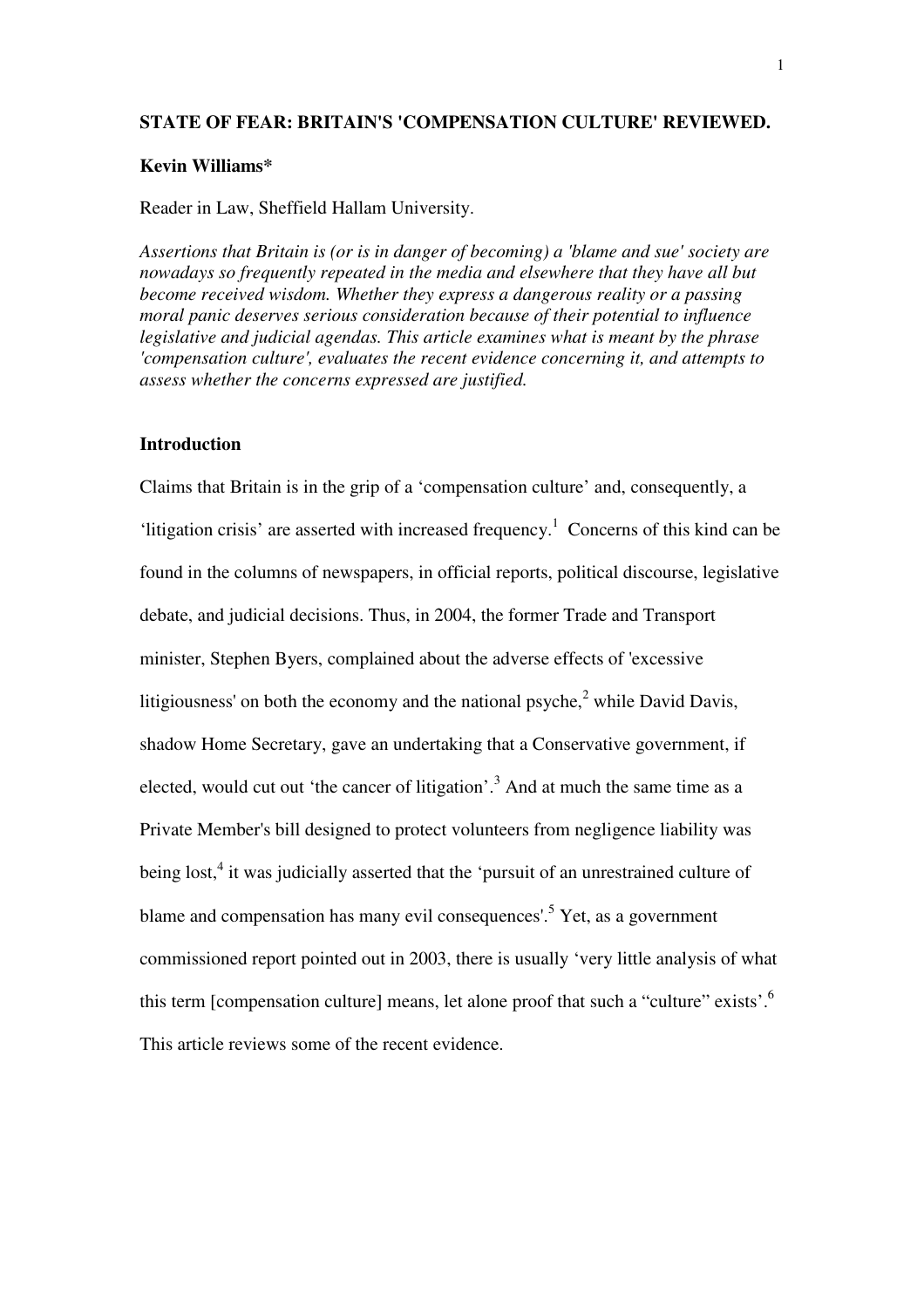#### **Is there a problem?**

The answer to this question is hotly disputed, depending as it does on what exactly is thought to constitute the 'problem', as well as on who is asked. The growth of a 'compensation culture' implies an increased and unreasonable willingness to seek legal redress when things go wrong,<sup>7</sup> whilst 'litigation crisis' implies that this shift in social attitudes has been translated into undesirable (perhaps unbearable) levels of formal disputing. As we shall see, anecdotal and other evidence of varying quality can be found to support or deny these assertions.

It seems there may be a number of different problems. Frequently it appears that there are too many (successful) claims, at other times that compensation payouts are too costly, quite commonly that lawyers' fees are excessive: sometimes a mixture of all of these. What sorts of claims should count for the purposes of discussion is also disputed. In some versions, litigation risks associated with certain commercial activities are regarded as constituting part of the 'problem'. Thus, auditors and company directors have recently pressed government for special legislative protection, essentially on the basis that in an era of increasingly complex transactions and potential catastrophe risks, unlimited personal liability is too onerous and a deterrent to (efficient) market participation.<sup>8</sup> Other candidates for inclusion are claims before employment tribunals, largely on the basis of their number,<sup>9</sup> and family law disputes because they consume the largest slice of the civil legal aid budget.<sup>10</sup>

In 2002, a report by the Institute of Actuaries concluded that there *is* a growing compensation culture, estimating the total cost of claims at about £10 billion a year or 1 per cent of GDP.<sup>11</sup> This is a very large sum of money, of course, though it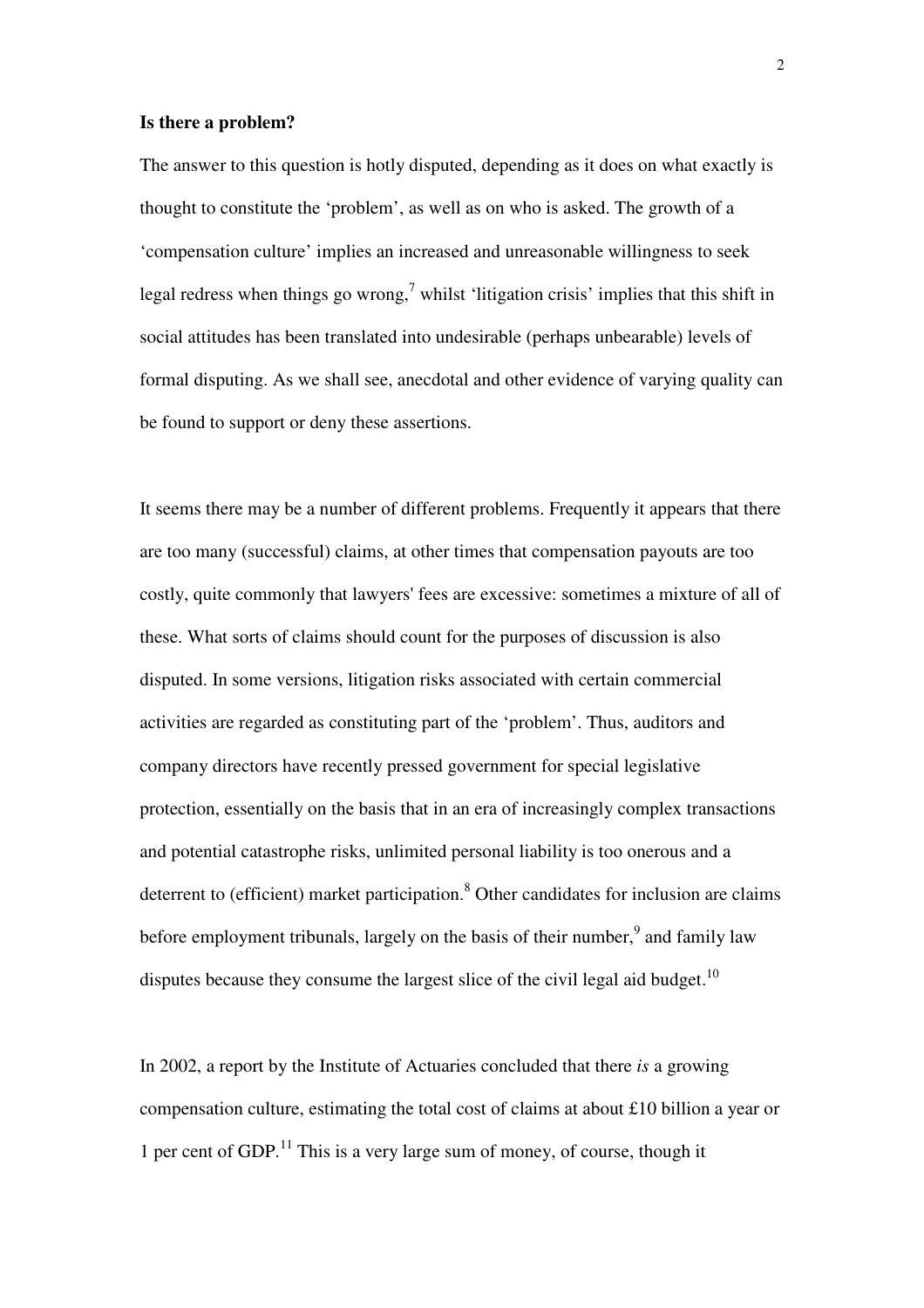represents a wide variety of claims, as well as their associated administrative costs and expenses.<sup>12</sup> Moreover, gauging the significance of the Actuaries' headline figure is difficult unless we have some idea what other countries spend.

In 2004, the government's Better Regulation Task Force (the 'Task Force'), drawing on an international review of the cost of just tort claims published two years earlier, listed the UK's expenditure (at 0.6% of GDP) as lower than that of ten other industrialised nations, including Canada (0.8%), Australia (1.1%), Germany (1.3%) and the USA (1.9%): only Denmark spent less.<sup>13</sup> The Task Force report, which government has since largely accepted,  $14$  denied that Britain is in the grip of a compensation culture, basing itself partly on the opinion of 'almost everyone' who gave evidence to the enquiry and partly on the declining number of personal injury claims registered in recent years.<sup>15</sup> In any event, the Task Force saw the problem as lying elsewhere than in the statistical facts. The 'real' problem was said to be perceptual. Allegedly, too many of us have been persuaded by media stories and the avaricious advertising of certain claims management companies that 'large sums of money are easily accessible'.<sup>16</sup> According to the Task Force, there is no objectively sound basis for such beliefs or for asserting that Britain is suffering from a 'have a go culture'. Nonetheless, their report paradoxically concluded that an 'urban myth' asserting its existence has been widely accepted as the reality which, in turn, has inclined an unquantified minority to press speculative claims that lack merit or are spurious.<sup>17</sup> These conclusions about changing attitudes to blame and responsibility chime nicely with the findings in some (methodologically doubtful) opinion polls.<sup>18</sup> Arguably more significant is the failure of the report to supply any hard evidence to support its conclusions. A related strand in commonly expressed opinion (seemingly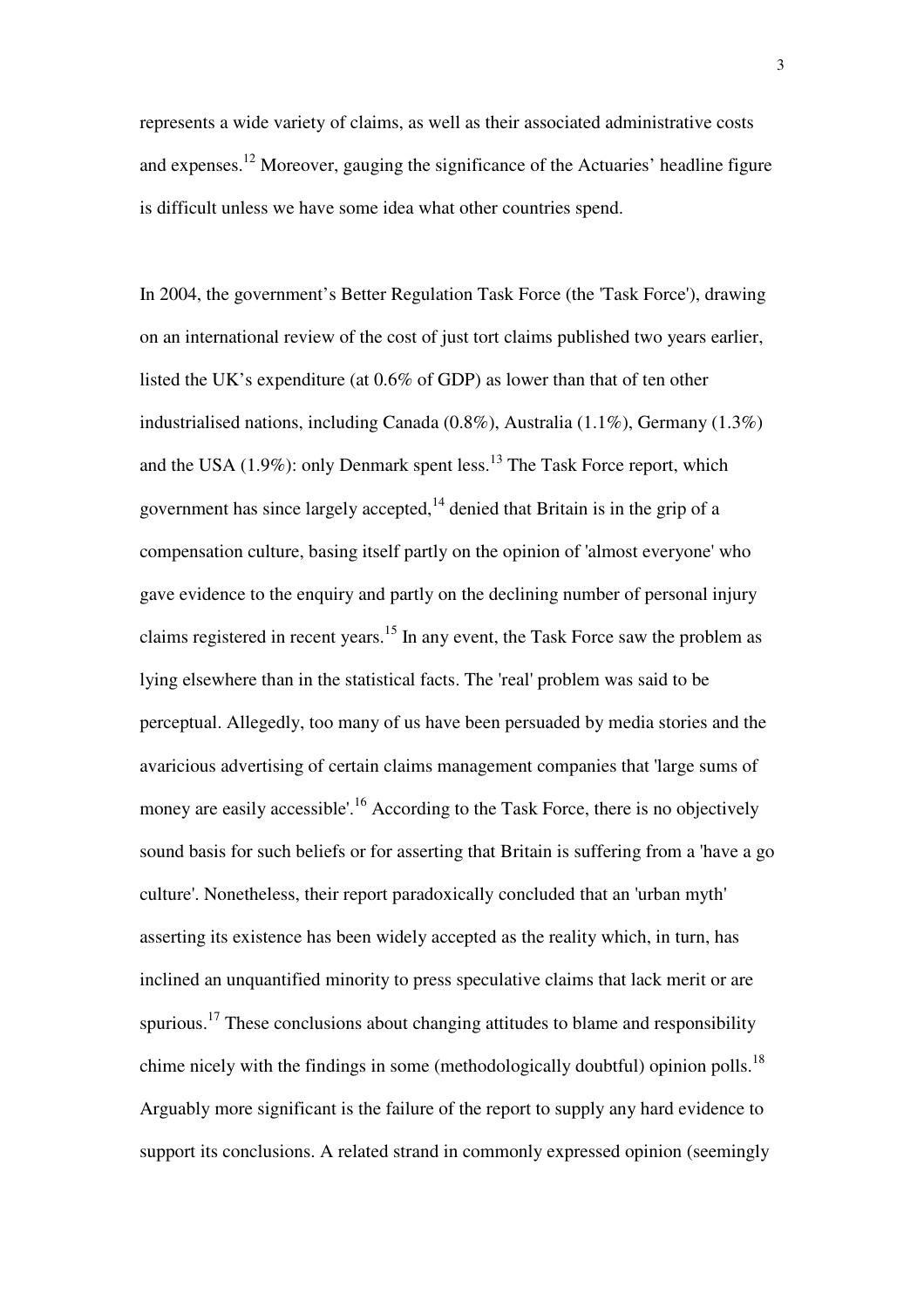shared by the Task Force) is to the effect that the mere fear of excessive litigation induces undue caution resulting in adverse social consequences. These range from the potentially serious, such as defensive medical practices<sup>19</sup> and schools denying pupils opportunities to engage in outdoor pursuits,<sup>20</sup> to the cancellation of a downhill cheeserolling competition.<sup>21</sup>

# **The number of personal injury claims.**

The Task Force concentrated on personal injury litigation because it 'attracts most attention from the media...and was raised most frequently in our stakeholder meetings'.<sup>22</sup> This certainly is the conventional locus of most disquiet about the growth of a 'compensation culture'.

If we similarly confine our attention to personal injury claims, how is the size of this problem to be calculated? That partly depends on which data sets are consulted. Given that legal aid for personal injury actions virtually disappeared in April 2000, the figures published by the Legal Services Commission are of very limited help.<sup>23</sup> Similarly, the Judicial Statistics are an uncertain guide to how much 'blaming and claiming' is really going on here. First, because they count only those claims that result in the issue of proceedings, which may be fewer than one third of cases  $24$  and, second, because they fail fully to identify how many proceedings across the country are for personal injury damages.<sup>25</sup> Despite these limitations, the most recent Judicial Statistics provide little support for the notion that accident litigation is booming out of control.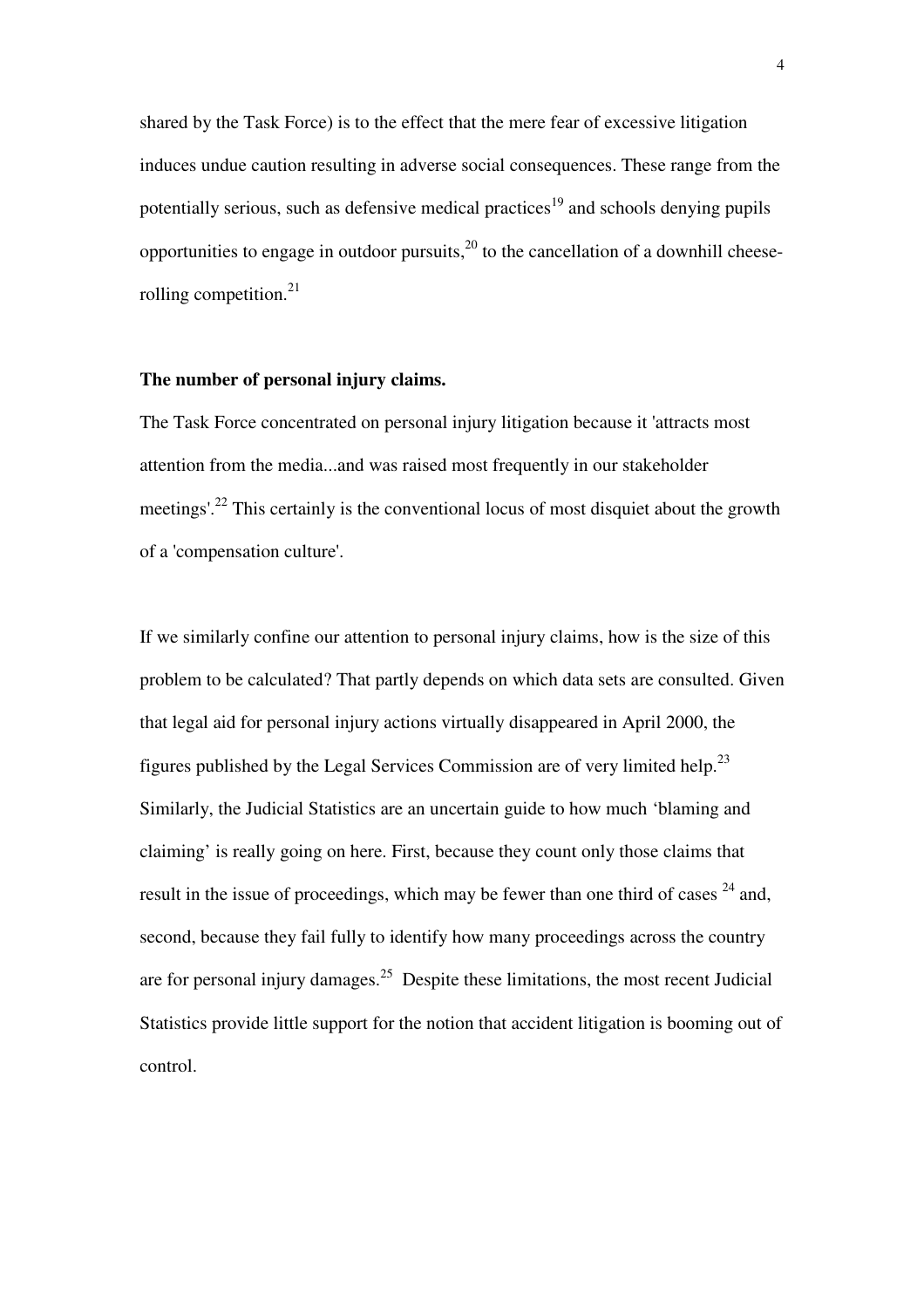The Task Force relied on statistics from the Compensation Recovery Unit (CRU) showing the total number of newly registered accident claims as having fallen by some ten per cent to around 557,000 in 2003/4 compared with the preceding two years.<sup>26</sup> Seemingly, the CRU retains only such data as relates to the last three years, so obscuring longer term trends, which is unfortunate.

 Market analysts, Datamonitor, provide an alternative source of information. Their figures show no consistent trend in the number of injury claims, as distinct from their cost, which all agree has been increasing. Numbers and types of claims fluctuate from year to year. Thus, whilst there was a 7.4 per cent fall to 689,000 claims in 2001/2, in the year following the number of personal injury claims made to insurers increased slightly by some 2.6 per cent due to an increase in industrial disease claims, which offset a fall in accident claims.<sup>27</sup>

So the statistical evidence is both incomplete and somewhat equivocal, counting as it does different things across different timescales.<sup>28</sup> And, of course, even if we could establish with certainty how many claims there are, that would not tell us how many claims is *too* many. It often seems to be assumed, implicitly at least, that any increase is a cause for concern whilst a fall is to be applauded. This broadly seems to be the position of the Task Force, although they enter an important caveat. The phrase 'compensation culture', they say, is a 'pejorative term' which unfairly suggests that all 'those who seek to "blame and claim" should be criticised'. This is a position they rightly reject on the basis that in civilised communities the victims of provable injustice or wrongfully caused injury should be in a position to seek effective redress.<sup>29</sup>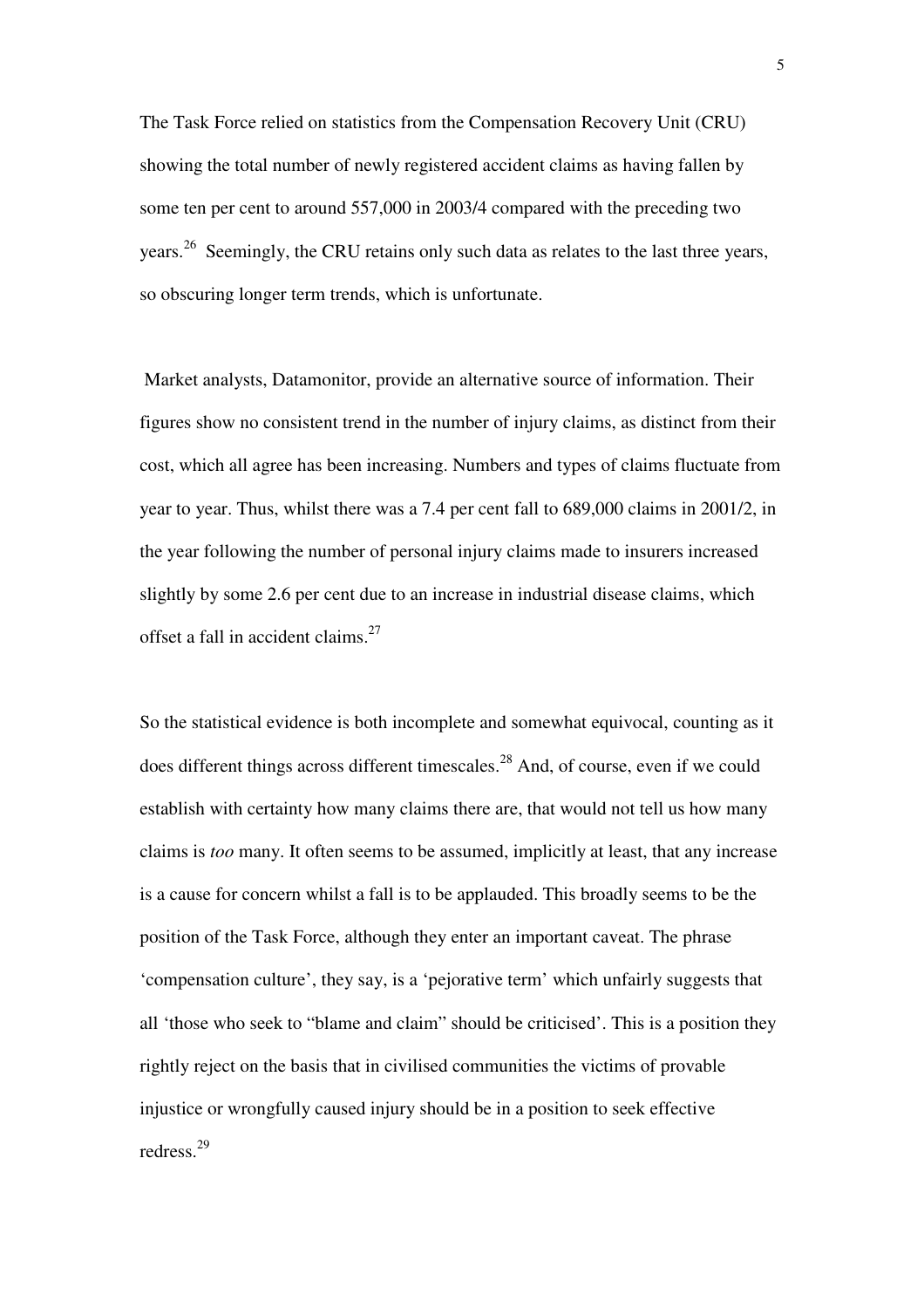There are two other considerations connected with the numbers issue. First, claimant lawyers often point out with considerable (if self-interested) justification that the great majority of injured persons never resort to the law: that it is precisely the *absence* of a compensation culture that characterises our liability system. In this regard, it appears that not much has changed *overall* since the time of the Pearson Royal Commission almost thirty years ago.<sup>30</sup> However, the picture is mixed. Certain sorts of claims are much more likely to be brought nowadays. Thus, the claim frequency rate by those injured in road traffic accidents has increased significantly.<sup>31</sup> In contrast, while actions for clinical negligence are no longer the rarity they were thirty years ago, the proportion of negligently damaged patients who do claim continues to be very small maybe fewer than one in fifty.<sup>32</sup> Accordingly, it is not entirely clear that it should be a source of satisfaction that only Denmark spends less than the United Kingdom relative to GDP when compensating injured tort victims.<sup>33</sup> It may be that too many wrongful harms in some areas go uncompensated or that compensation levels are low, comparatively speaking.<sup>34</sup>

A second point is whether legitimate, well-founded claims should be counted as part of the 'problem'. After all, one reason why 'compensation crisis' stories find such ready audiences seems to be related to the ways in which they reflect public anxieties about the decline of social and moral values, such as self-reliance and personal responsibility; anxieties that are represented here by tales of greedy lawyers egging on grasping claimants chasing compensation for trivial harms which in an earlier era would have been stoically shouldered without public complaint. Accordingly, any attempt to test for the existence of a 'crisis' should, arguably, look beyond the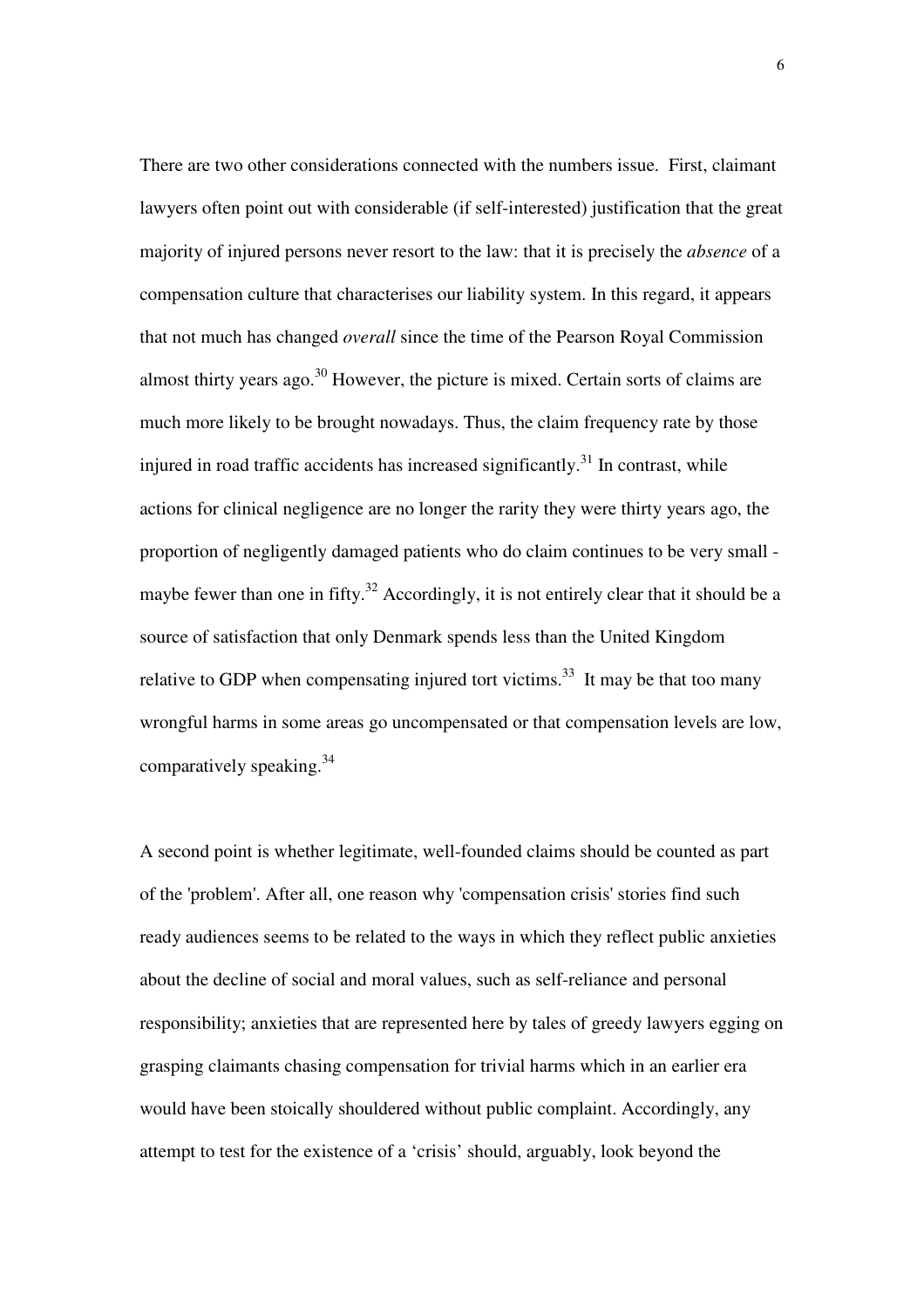absolute numbers of injury claims to whether there has been an increase in those that are substantially without merit or are bought off simply for their nuisance value. Unfortunately, there is no direct or reliable evidence to answer to this crucial question either.<sup>35</sup> Nor is it easy to find a suitable proxy measure. For example, a 1998 study of legally aided personal injury cases reported a success rate of 63 per cent overall with more than 80 per cent of road traffic claimants recovering damages.<sup>36</sup> This appears to suggest that the great majority of injury claims are well-founded and genuine. However, since all the cases in the sample must have passed the Legal Aid Board's 'merits' test in order to have qualified for public funding in the first place, no such assumption can safely be made. The subsequent disappearance of legal aid effectively means that the economic imperative enshrined in 'no win-no fee' deals (alongside the 'loser-pays' costs rule) must nowadays do duty as the gatekeeper against frivolous litigation. As we shall see, lawyers are unlikely to want to act for clients unless their chances of success are good. $37$ 

# **Disparate Impact or Increased Cost?**

Even if there is no new flood of personal injury claims overall and no convincing evidence of a growing number of frivolous ones either, there may be legitimate cause for concern if particular sorts of defendants appear to be fielding more than their 'fair' share or if the costs of litigation or settlement are rising sharply.

The NHS is commonly said to be facing this combination of difficulties to a marked extent. In a relatively short space of time there have been very dramatic increases in both the number of claims for clinical negligence and their cost.<sup>38</sup> Reducing litigation expenditure permeates the government's current liability reform proposals, which is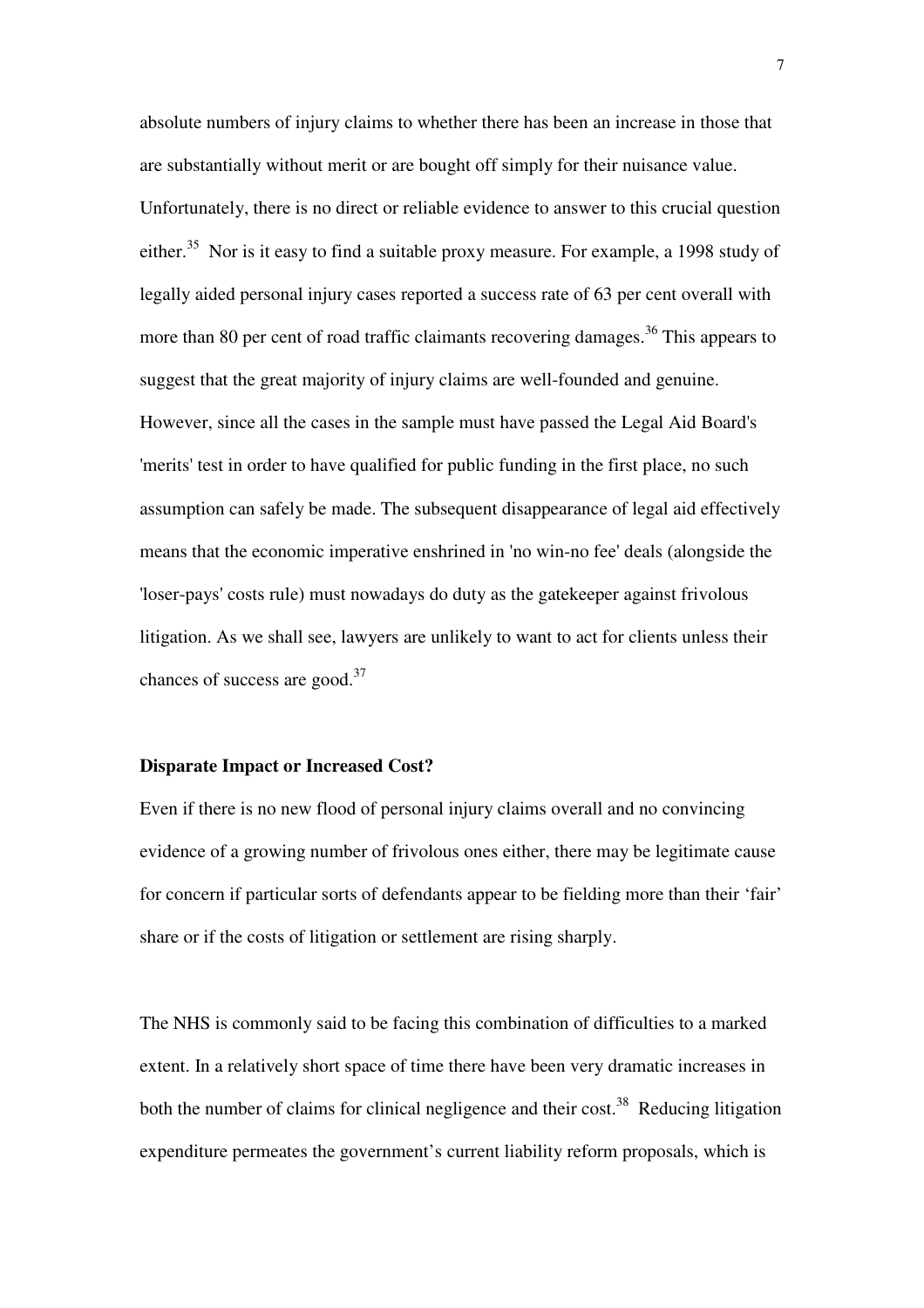to be expected at a time when spending on the NHS and its efficiency are high on the agenda of all the major political parties.<sup>39</sup> Insurers warn that there are other pockets of concern elsewhere in the liability system, for example, the projected cost of future asbestos-related claims.<sup>40</sup> Furthermore, as the next section notes, there are 'novel' forms of liability that have at least the potential to destabilise some public sector budgets, such as education and social services, who cannot easily pass on these costs, except to taxpayers of one sort or another.

The increasing cost of settling even standard, run-of-the-mill injury claims is an anxiety the public and private sectors (and their insurers) share, the greater flexibility of private sector organisations to distribute these losses notwithstanding. For example, one source calculates that the value of motor injury claims has been rising consistently by almost 10 per cent a year, while public and employers' liability claims have shown sometimes larger, if more erratic, increases.<sup>41</sup> Explanations are readily to hand for the strong upward pressure on damages awards. On top of the inevitable effects of inflation on earnings and prices, the way that compensation for death and injury is calculated is now more favourable to claimants than formerly. In Wells v Wells, the House of Lords decided that damages for future pecuniary losses (consisting principally of loss of earnings and care costs) should be based on the likely rate of return available if the award was invested in index-linked government securities rather than the stock market.<sup> $42$ </sup> The effect of this change to the 'discount rate', particularly in the case of serious injury, has been to increase significantly the lump sums awarded in order to offset the expected lower levels of investment return.<sup>43</sup> In a separate development, the Court of Appeal in 2000 decided that the conventional sums awarded in respect of non-pecuniary losses (such as pain and suffering and loss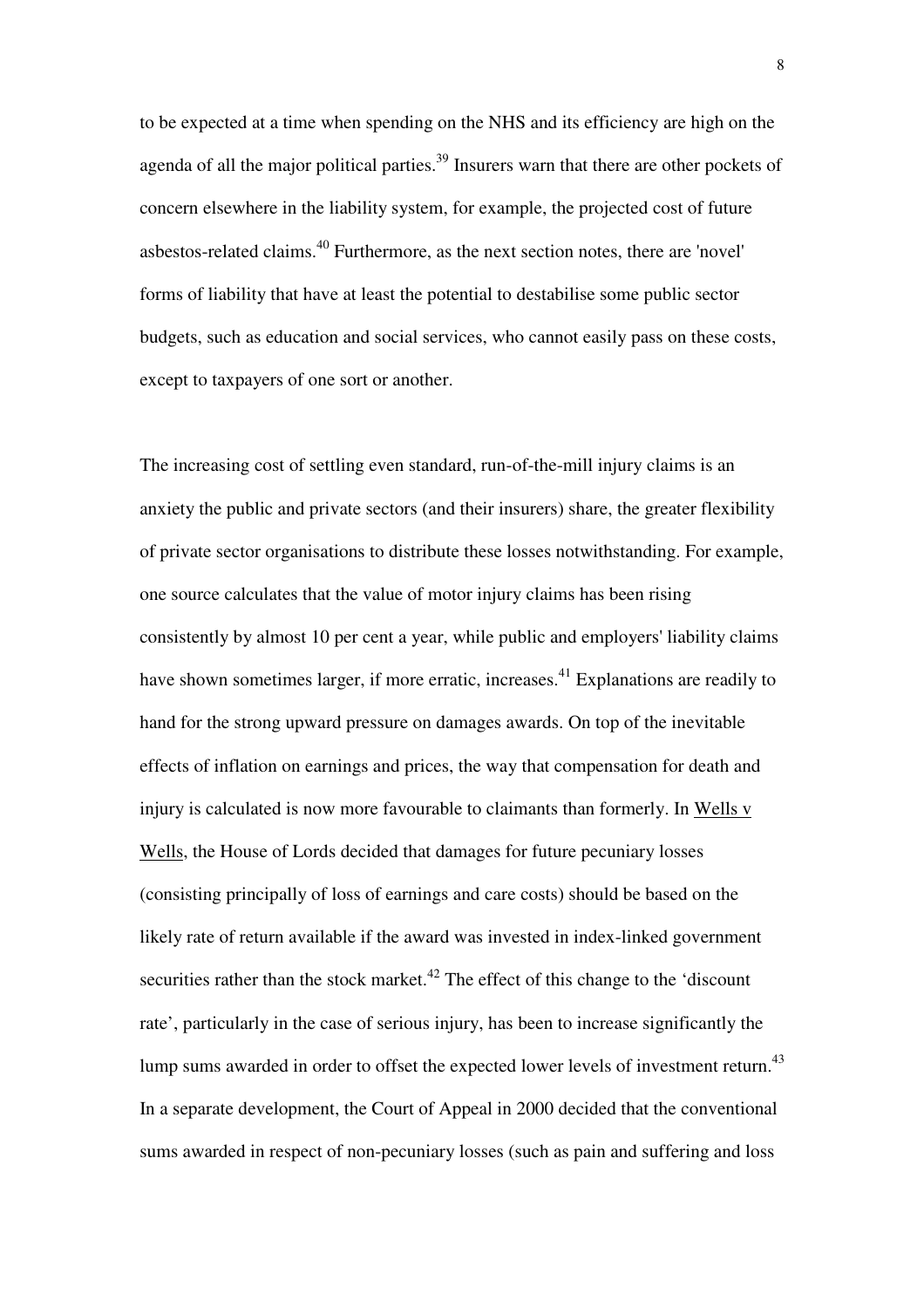of amenity) were too low. In consequence, this element of awards to the most seriously injured has increased by approximately a third with proportionately smaller increases for the less seriously hurt.<sup>44</sup> This combination of judicially-inspired increases, together with certain statutory changes,<sup>45</sup> has undoubtedly contributed to pushing up the size of settlements and awards and, consequently, the cost of liability insurance, though not in a directly linear manner.

Higher premiums burden those called upon to pay them and should properly concern the legal system also, which has operated for more than a hundred years on the largely unspoken assumption that the principal categories of defendants are able to insure themselves. Thus Morgan, for example, is plausibly able to say that liability insurance is 'the only thing keeping the tort system viable'.<sup>46</sup> In 2003, sensitive to misgivings expressed by some business lobbies about the affordability of liability (especially employers' liability) insurance, the government instituted separate enquiries by the Office of Fair Trading and the Department for Work and Pensions.<sup>47</sup> These reports confirm that the cost of employers' liability cover, in particular, has risen steeply over a relatively short period of time. Accounting for this outcome is less than straightforward, though it appears to have much more to do with insurers belatedly attempting to rectify accumulated losses caused by poor underwriting or investment decisions and historically unrealistic pricing policies, rather than to rises in the cost or number of injury claims. Either way, fortunately, we are nowhere near the point where mainstream liability insurance is unavailable or prohibitively expensive.<sup>48</sup>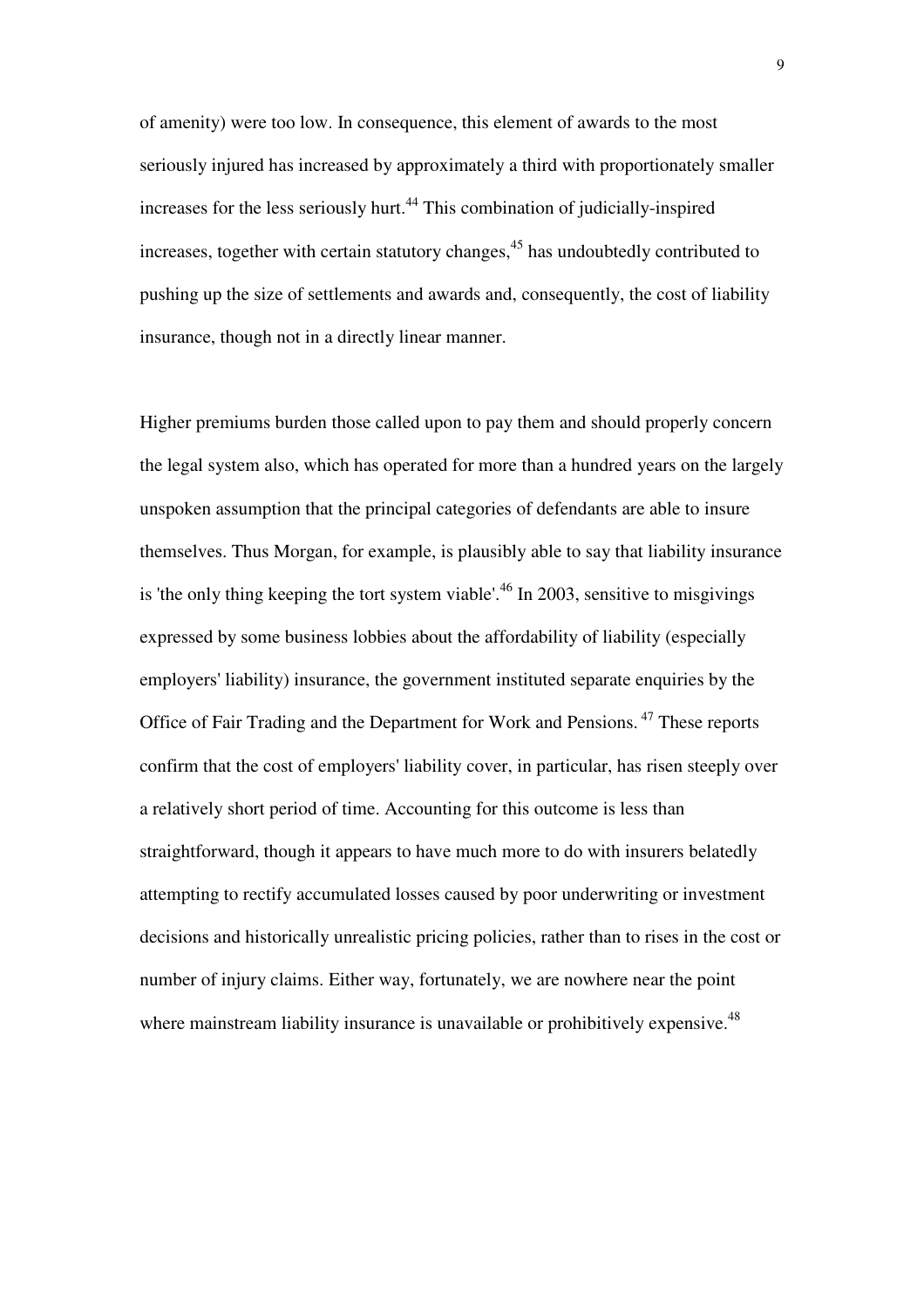#### **The 'real' problem and some of its causes.**

The idea that defendants are beset by ever increasing numbers of doubtful claims is not proven. Indeed, the 'problem' we started with seems to have come down to this; that whatever may be the *actual* likelihood of irresponsible litigation, many *believe* themselves to be at heightened risk of being unfairly sued. According to the Task Force, this critical misperception or 'urban myth' induces socially and economically damaging risk-averse behaviour. Reputedly, organisations become less innovative, scarce resources that would be better applied elsewhere are unproductively diverted, unnecessarily costly safety precautions are taken, sometimes beneficial activities are fearfully abandoned altogether.<sup>49</sup> It is worth adding that in low trust organisations operating an internal 'blame culture' there is evidence that staff are less likely to report adverse events, while the accuracy of such reports as are made is likely to be questionable. For such organisations, one unfortunate consequence is that they have fewer opportunities to learn from their mistakes.<sup>50</sup>

Rather than trying to establish the extent of this allegedly fateful misunderstanding or document its precise effects, a difficult task at the best of times,  $51$  the recent analyses instead seek to identify external causes to explain what looks like a collective loss of nerve on the part of potential defendants. Effectively they say that whilst some liability stories may be media exaggerations or even apocryphal, business and the public sector have been put on the defensive by the introduction of conditional fee agreements (CFAs) and the aggressive tactics of some claims management companies and solicitors' practices. Notwithstanding that Claims Direct and The Accident Group, the initial market leaders, went into liquidation in 2003, the Task Force assert that 'people are still being encouraged to "have a go" by the more unethical claims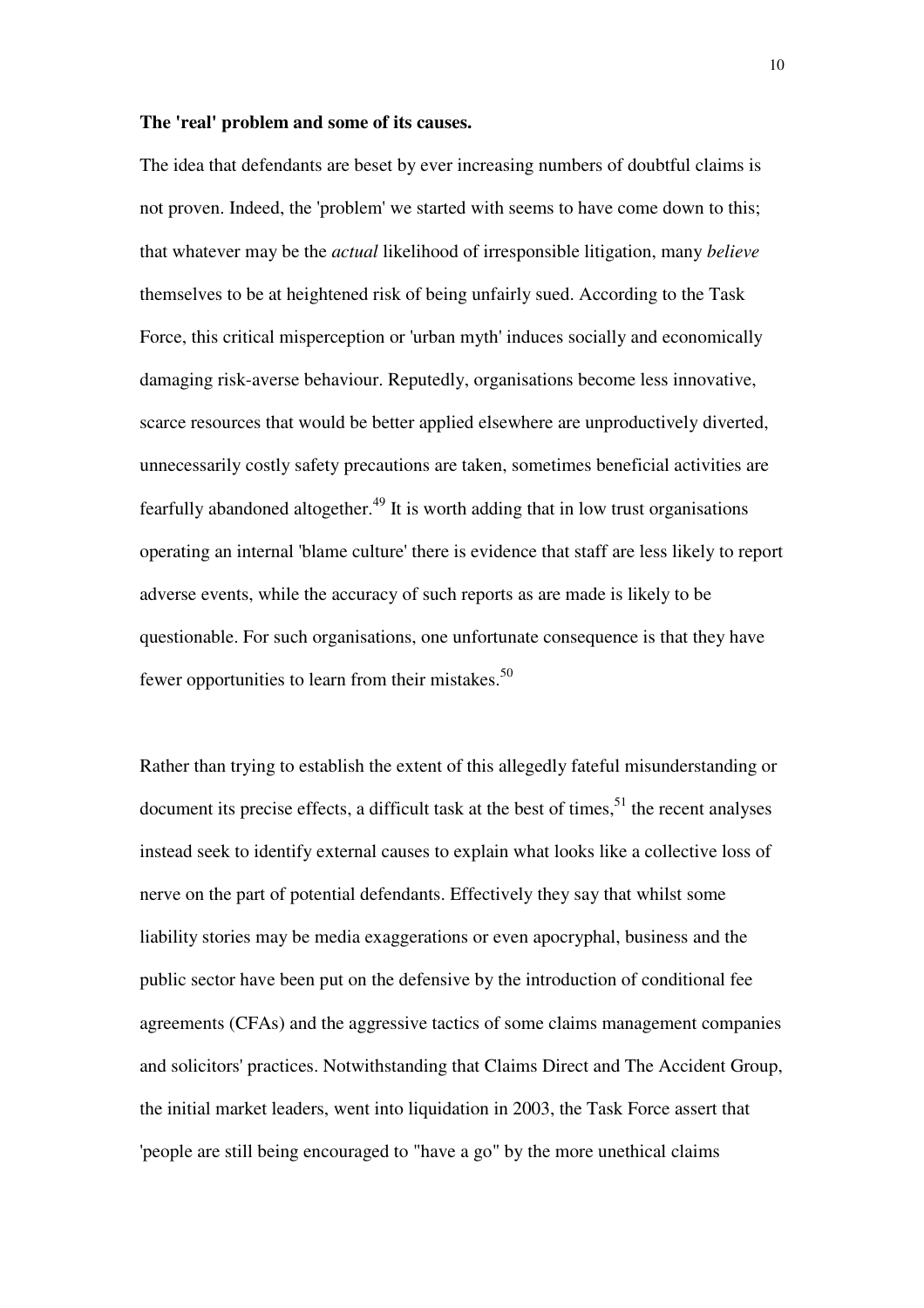management companies'.<sup>52</sup> If so, they too should soon go out of business since low chances of success mean low rates of fee recovery and unaffordable after-the-event insurance.<sup>53</sup> The precise effect of CFAs on the frequency of claims is presently uncertain, though economic logic suggests that their tendency should be to increase claim rates. What research has shown is that some 93 per cent of cases taken on a 'no win-no fee' basis are successful, <sup>54</sup> which implies two things. First, that only strong cases are likely to be taken up which, while hardly surprising from the perspective of claimant lawyers,<sup>55</sup> falls well short of confirming the claim sometimes made by politicians that the replacement of legal aid by conditional fees has made justice accessible to all.<sup>56</sup> Second, that the problem of 'have a go' vexatious litigants, which the Task Force claims to have identified, is likely to be correspondingly small. Even so, external regulation over how an estimated 350 firms of 'claims farmers' advertise and provide their services to the public seems advisable and likely,  $57$  despite the failure of the 2004 Clementi review of legal services to recommend specific controls.<sup>58</sup> Regulation may go some way to reassuring those who fear they are vulnerable at-risk defendants.

While some potential explanations for the number of claims, such as changes in accident rates,<sup>59</sup> are not much explored by either the Task Force or the Actuaries, both reports make anxious reference to an expanding liability regime. Echoing Stapleton a decade earlier,<sup>60</sup> the Task Force say that new types of claims 'that were simply not considered by lawyers 20 or 30 years ago are now being pursued<sup> $61$ </sup> - the implication being that the judiciary must take the blame to the extent that novel claims are admitted. Of course, quite how expansions of tortious liability affect (insured) defendants or society more broadly is both uncertain and disputed.<sup>62</sup> The OFT report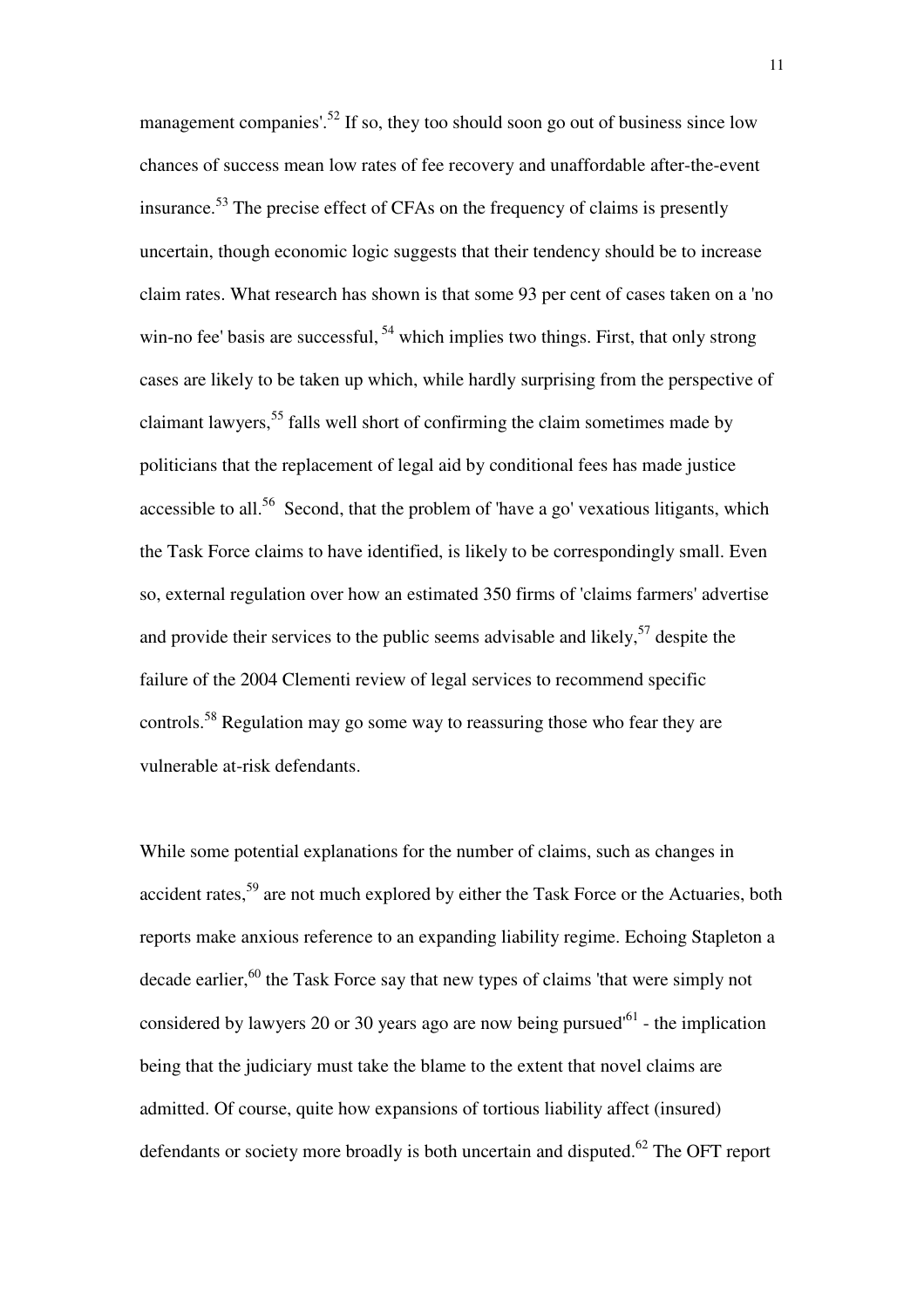in 2003, while it thought the picture rather mixed, concluded that the scope of the liability rules have less influence on insurance prices than other factors such as the size of awards (which have increased), access to the legal system, and the propensity to claim.<sup>63</sup> My sense is that both sides are right. No doubt the great bulk of claims will continue to be based on conventional legal principles applied to perfectly ordinary road traffic and workplace injury cases. On the other hand, the psychological impact of new, especially uncertain, liabilities on defendants (and on their insurers' underwriting and pricing policies) may be marked, even where the development in question initially appears to advantage relatively few claimants. In fact, some recent judicial decisions have the potential to affect large numbers (albeit we can only guess how many) and destabilise some (particularly public sector) budgets. Among other candidates for inclusion here are the new rules on educational neglect, $64$  suspected child abuse,<sup>65</sup> work-related stress,<sup>66</sup> sports and activity injuries,<sup>67</sup> vicarious liability,<sup>68</sup> damages for psychiatric injury,<sup>69</sup> and the patchy relaxations to the doctrine of causation.<sup>70</sup>

Most of these developments have been prompted by judicial assessments of what justice to claimants requires, however unsettling they may be for defendants. This is not to say that courts are unconcerned with the potentially adverse effects which an expanded liability regime might have or how that may be received by the public. Over the years, the senior judiciary, in particular, have shown themselves alert to the dangers of overkill and floodgates, despite the difficulties in gauging their extent or effect. In practice, judges commonly find themselves having to fall back on intuition and commonsense as regards the likely wider impact of their decisions since our bilateral adversarial system is not designed to facilitate informed judgments based on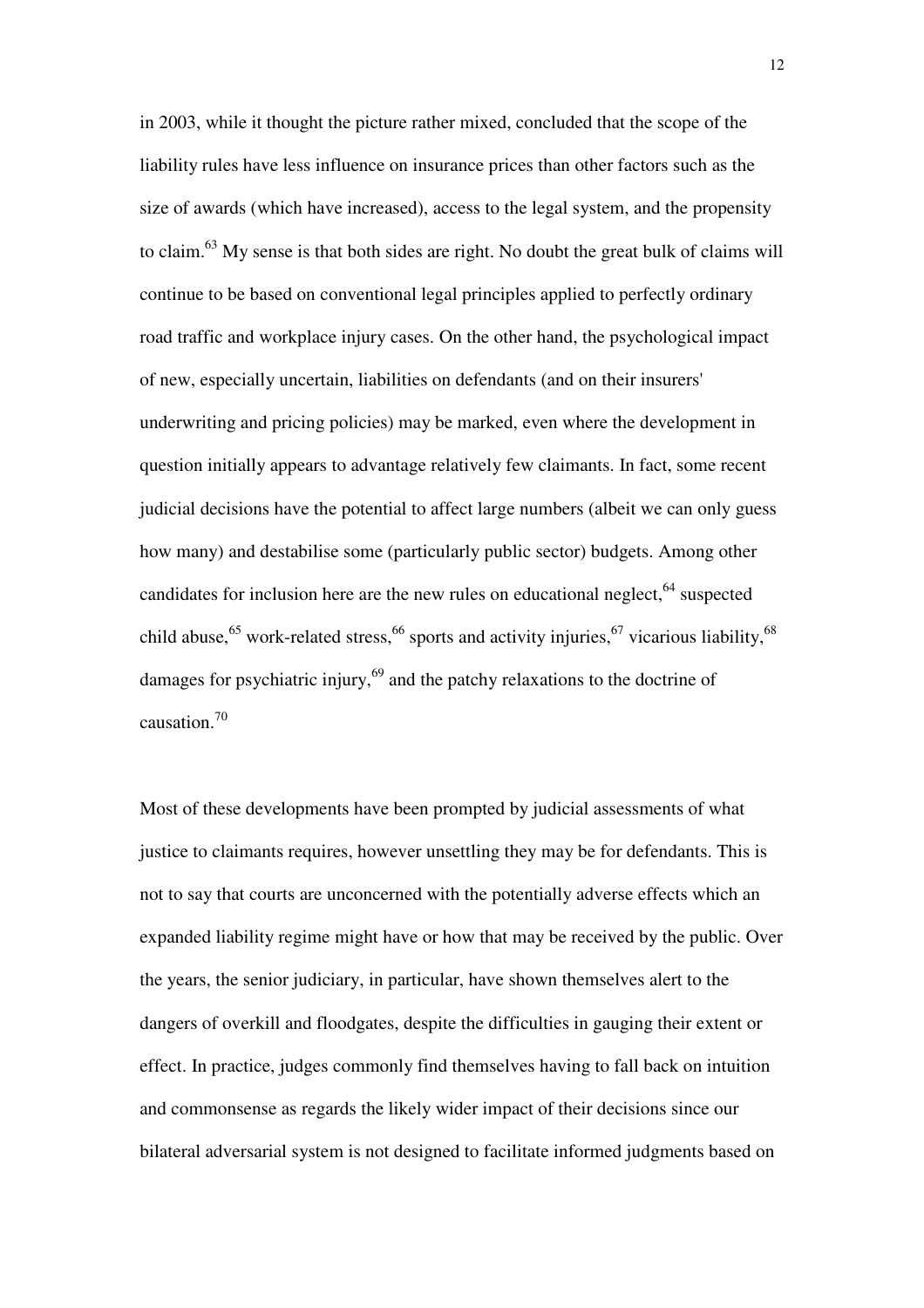empirical evidence, even where this is available, which all too frequently it is not. Nevertheless, in the post-Human Rights Act era there has been a marked reluctance to rely on unproven policy fears as a basis for striking out apparently novel duty claims.<sup>71</sup> Conversely, there have been occasions on which courts have plainly wanted to send a forceful message to potential claimants and the legal profession. Thus in Gorringe v Calderdale MBC, Lord Steyn warned that 'the courts must not contribute to the creation of a society bent on litigation, which is premised on the illusion that that for every misfortune there is a remedy'.<sup>72</sup> Another example is Tomlinson v Congleton BC in which the importance of individual responsibility was strongly emphasised when denying recovery to a 'foolhardy' adult trespasser injured diving into a lake.<sup>73</sup> The Task Force rightly, if somewhat naively, welcomes this as indicating that 'the tide may be turning' and as demonstrating that the occupiers of public recreational spaces 'are not expected to take extreme steps to avoid accidents'.<sup>74</sup>

# **What should be done?**

The purpose of this paper has been to review the evidence concerning the existence of a 'compensation culture'. It has not been to evaluate the likely efficacy of the numerous and diverse suggested responses, except to say that we should be careful to avoid introducing solutions to non-existent or different problems. In this regard, both the Task Force and the Actuaries reports take a wrong turn to the extent that they focus on the supposed motivations of some injured claimants, attributing to them greater greed or other moral failings as the source of the problem.<sup>75</sup> It has been persuasively argued that in the United States, the usual exemplar of a compensation culture out of control, *individual*s are no more inherently prone to sue than the citizens in other developed societies, and that what has mattered is the extent to which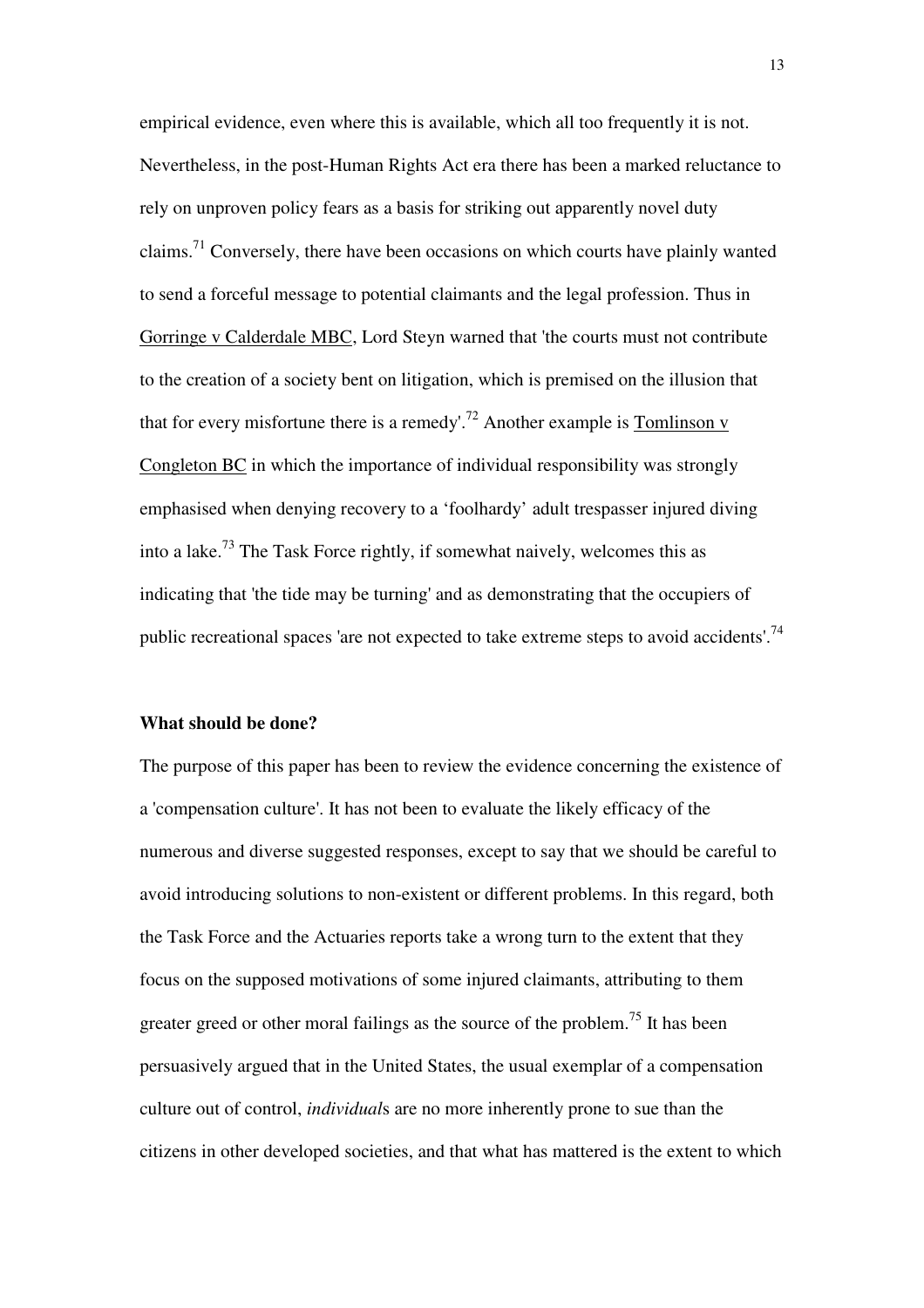American social and legal *structures* have actively encouraged resort to law as a primary means of resolving every sort of dispute by creating rights to sue, lowering barriers to litigation or increasing its rewards.<sup>76</sup>

There are some structural changes that can and almost certainly should be undertaken here, such as controlling the activities of claims management companies and the way lawyers charge. Furthermore, whilst it is almost certainly too late to turn back the clock to an era when there were fewer lawyers, who were prevented from having a direct pecuniary interest in the outcome of their clients' cases, that should not be a bar to regulating how and where legal services are advertised today.<sup>77</sup> More careful risk and experience-rating by underwriters will make insurance bite more effectively and ought to contribute to reducing accident rates.<sup>78</sup> Improving rehabilitation opportunities for accident victims would be beneficial to them and should reduce compensation costs, perhaps by as much as a third ultimately.<sup>79</sup> Encouraging defendants to resist doubtful claims as being the cheaper long run strategy seems sensible, though so long as insurers dominate the settlement process exhortation addressed to insureds alone may not work.

# **CONCLUSIONS**

In some quarters, the number of injury claims has been made to appear as a yardstick to measure the moral (and economic) condition of the country. Are we less tolerant and more litigious? Unfortunately, the available data do not provide a conveniently consistent answer, though on balance it looks as if the British continue to be a nation of 'lumpers' rather than litigators. There is good evidence that some sorts of accident claims have risen (from a relatively low base) and that the overall costs of personal

14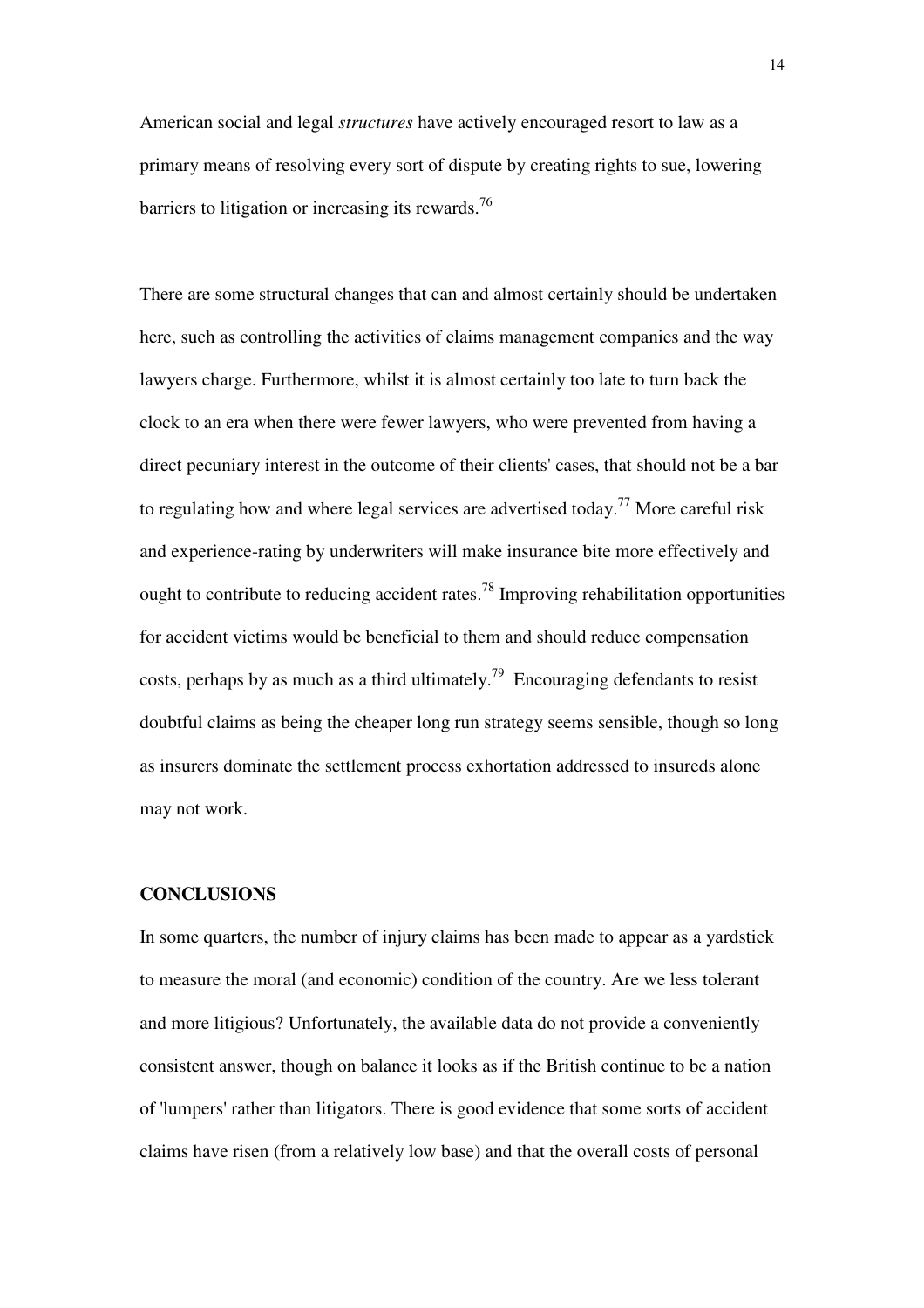injury settlements have gone up. But there is virtually no reliable evidence about the number of bogus or exaggerated claims or whether they constitute a grave (or increasing) problem. What has been plausibly suggested is that 'some insurance industry commentators rely heavily on anecdotal evidence of a worsening environment in order to justify price increases, quoting individual cases of highly doubtful or speculative claims that cannot be truly representative of claims in general'.<sup>80</sup> When Lord Levene, the Chairman of Lloyd's of London, complains that a 'deluge' of claims is 'plundering the economy',  $81$ <sup>n</sup> we sense that this may not be a totally disinterested assessment.

The Task Force analysis seems to be that if we are suffering from a crisis, it is largely one of confidence arising from the misplaced fears of potential defendants and their insurers, rather than from a culture that 'blames and claims' too much. In contrast, in spring 2005 while on the election stump the Prime Minister declared that many public servants (particularly teachers and healthcare workers) were worried that they may 'be subject to unfair legal action' and that ways must be found to 'protect' them from what Mr. Blair called a 'real problem',  $82$  which serves to remind us that the liability issue, being about the distribution of resources, is broadly political.<sup>83</sup> Recently, Harlow expressed particular concern about the incidence of claims made against state actors accused of various sorts of regulatory failure, as well as surprise at the 'culpable' lack of attention paid by policy-makers to the associated compensation issues given their likely impact on public resources and budgets. 'Tort law', she suggests, 'urgently needs a political steer and legislative input<sup>84</sup>. This happened in Australia in 2002, <sup>85</sup> and is shortly to be provided in this country by a government bill.<sup>86</sup> When evaluating the bill's provisions, the scope and reliability of the evidence will (or at least ought to)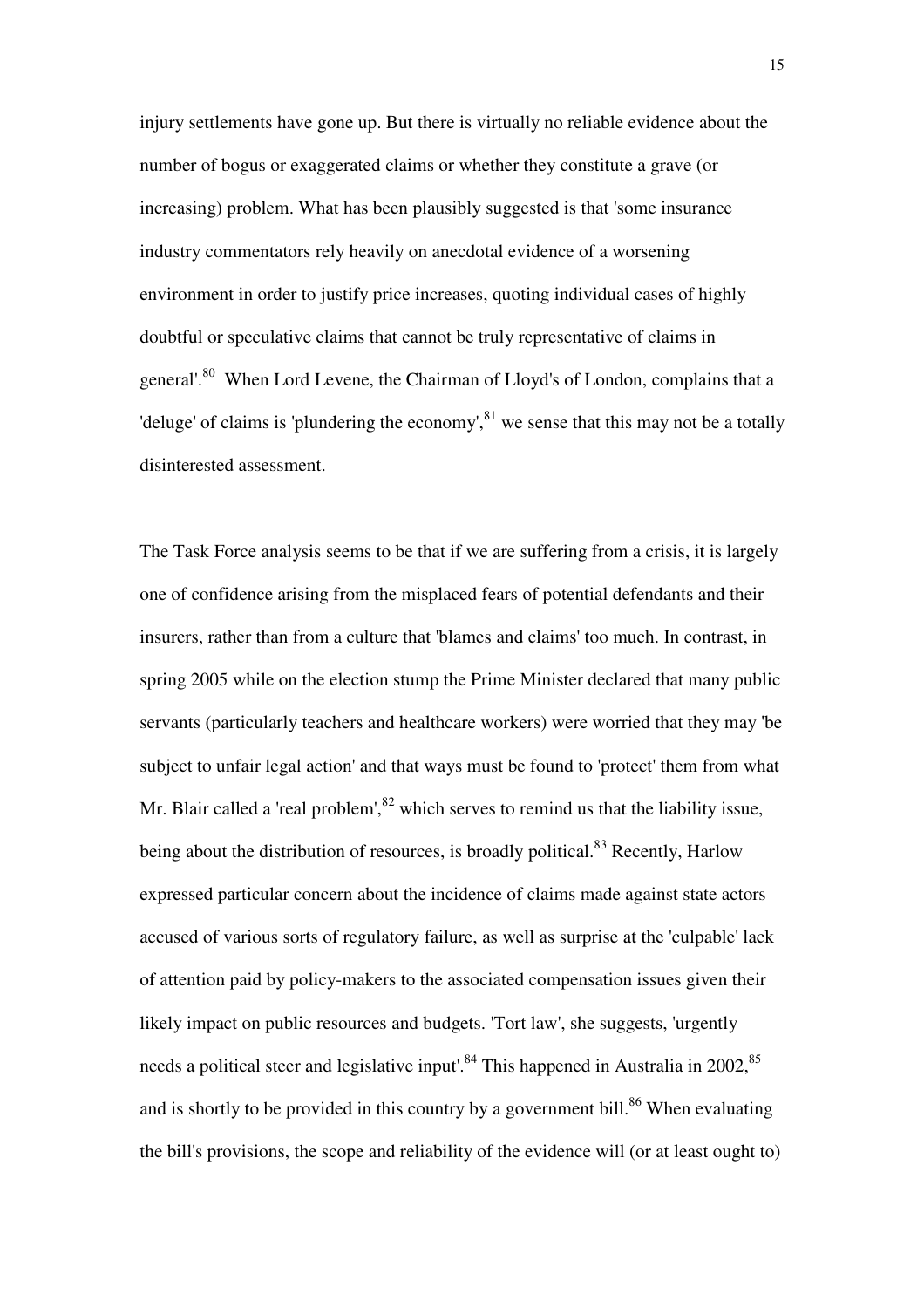be critical. Loose talk of a 'compensation culture' no doubt helps to sell the very sorts

of newspapers that purport to despise it most: however, we should be cautious before

we allow it to dictate the legislative (or judicial) policy-making agenda.

<sup>2</sup> See 'Curb claims culture, says Byers',  $The Guardian$ , 10 March 2004.

 $\overline{a}$ 

 $3$  See 'Victim Nation', The Spectator, 21 August 2004. 'Too many rights' seems to be the central thesis. As well as criticising workplace health and safety rules and equality legislation, the Human Rights Act 1998 is caricatured as the 'worst emanation…of the compensation culture'. In fact, the Act appears to have had most effect in the area of judicial review, see Public Law Project, The Impact of the Human Rights Act on Judicial Review, 2003. Elsewhere, its impact has been described as 'in danger of stalling', see Audit Commission, Human Rights. Improving Public Service Delivery, 2003.

<sup>4</sup> The Promotion of Volunteering Bill (Bill 18 of 2003-4) was 'talked out' on third reading, see HC Deb, vol 423, col 1720, 16 July 2004.

5 See Tomlinson v Congleton Borough Council [2004] UKHL 15 at [81]; [2004] 1 AC 46, *per* Lord Hobhouse.

<sup>6</sup> See Office of Fair Trading, An analysis of current problems in the UK liability insurance market, June 2003, at para 10.4.

 $<sup>7</sup>$  Ronald Walker QC archly offers the following definition: 'an ethos the tenets of which are that all</sup> misfortunes, short of an act of God, are probably someone else's fault, and that the suffering should be relieved, or at any rate marked, by the receipt of a sum of money', see 'Compensation Culture: myth or reality?', The Times, 7 October 2003. The Institute of Actuaries, Report of a Working Party, The Cost of Compensation Culture, December 2002, at para 2.1, adopts a seemingly more serious, if inelegant, definition: 'the desire of individuals to sue somebody having suffered as the result of something, which could have been avoided if the sued body had done their job properly'. This appears to equate the 'problem' to all actions for 'negligence' (used in a non-technical sense), except those brought by corporate litigants or other organisations.

<sup>8</sup> See Department of Trade and Industry, Company Law. Director and Auditor Liability, Consultative Document, 2003. The government's response rejected the call for a statutory cap on the liability of either directors or auditors. Legislating for a 'proportionate liability' regime to protect against 'catastrophic' audit risks as an alternative to capping, though initially ruled out by the consultation document on the basis that such a move would need to be part of a broader reform of the general law of negligence, has now been left open. Interested parties have been invited to consider whether a practical scheme of limiting liability on a proportionate basis by contract can be devised. See HC Deb, vol 424, cols 107-109, 7 September 2004.

 $9$  Across a ten-year period the number of applications tripled to over 130,000 in 2000/01. The enactment of significant new statutory rights and changes in the economy appear to be the principal explanations, rather than any increase in the litigious propensity of workers, see Department of Trade and Industry, Explaining the Growth in the Number of Applications to Industrial Tribunals 1972-1997, 2001. Notwithstanding, a number of substantive and procedural changes intended to stem the growth in applications and to save costs have been introduced. However, after two years of decline, the latest Employment Tribunal Service, Annual Report, 2003/04, shows a rise in applications to 115,042, seemingly for much the same reasons.

**<sup>\*</sup>** Thanks are due to the journal's anonymous referees for their helpful comments on an earlier draft. The usual disclaimer applies.

<sup>&</sup>lt;sup>1</sup> Entering the phrase 'compensation culture' into a UK-only Google search (on 1 December 2004, confined to reports in the preceding 12 months) generated some 25,500 web pages, whilst a search of the LexisNexis database of UK national newspapers produced 503 reports.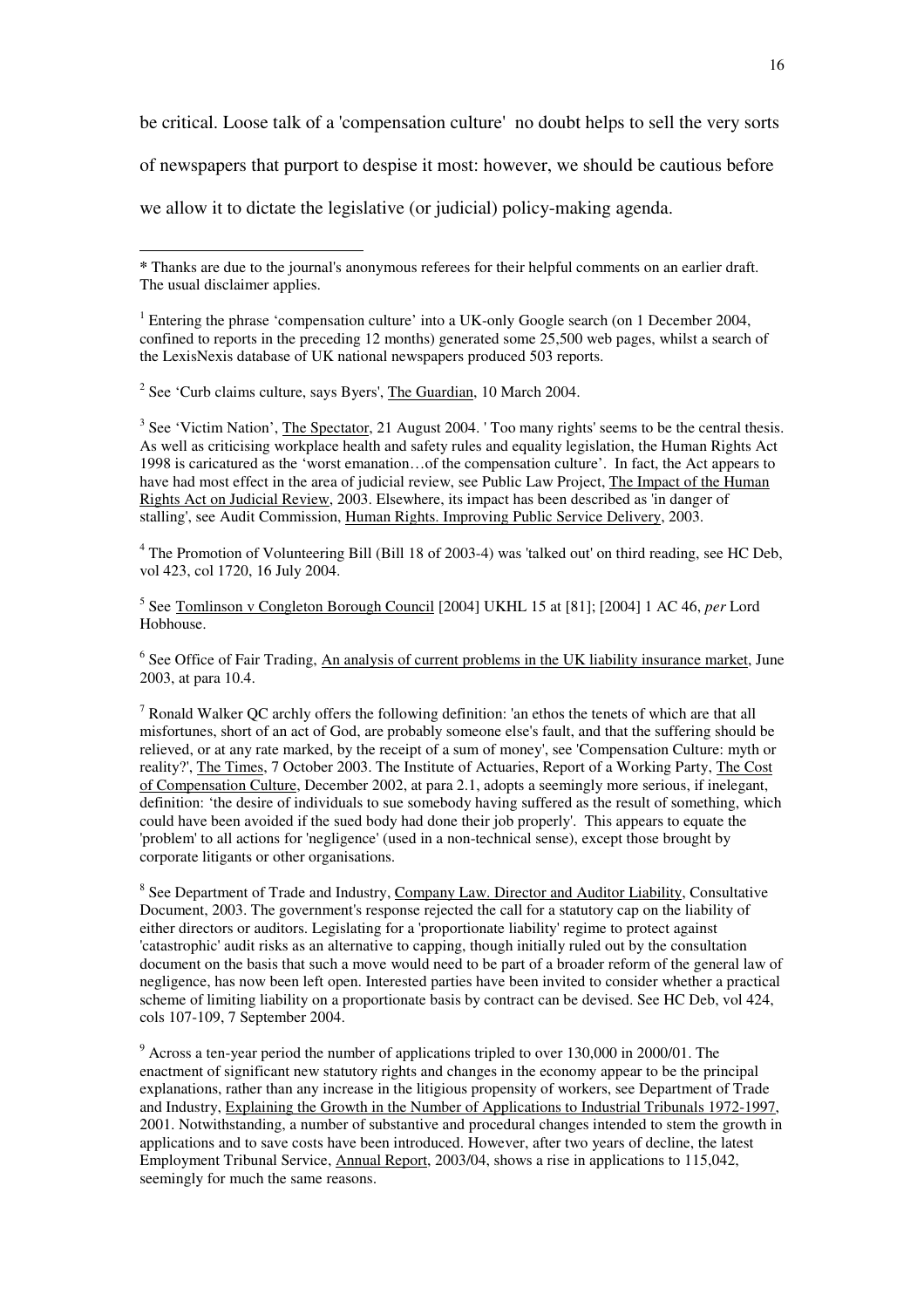<sup>10</sup> See Legal Services Commission, Annual Report 2003/04, HC 870, Table 3c. See too LSC, A New Focus for Civil Legal Aid: Encouraging Early Resolution; Discouraging Unnecessary Litigation, July 2004, the self-explanatory title of which reflects the approach of the Better Regulation Task Force, see n 13.

 $11$  See n 7. The report candidly admits that its costings 'are by no means precise and in places rely on some heroic assumptions' (para 4.1). Nevertheless, the £10 bn figure is frequently repeated without qualification in the media and elsewhere. Cf. F. Furedi, Courting Mistrust (London: Centre for Policy Studies, 1999) estimating the cost of a 'growing US-style compensation culture' to be £1.8 bn in the public sector and £1.26 bn a year in the private sector - roughly a third of the Actuaries' figure.

 $12$  The report has been heavily criticised by claimant lawyers for, amongst other things, inflating the total cost of compensation by including criminal injuries payments and the very substantial sums paid to farmers as a result of outbreaks of foot and mouth disease and BSE in the 1990s. See, eg, D. Marshall, 'Compensation Culture' [2003] JPI Law 79.

<sup>13</sup> See Better Regulation Task Force, Better Routes to Redress, May 2004, at 15.

<sup>14</sup> See Tackling the "Compensation Culture". Government Response to the Better Regulation Task Force Report: 'Better Routes to Redress', November 2004. An inter-departmental 'Ministerial Steering Group' is responsible for considering what regulatory changes are desirable.

 $15$  n 13 at 11.

 $\overline{a}$ 

<sup>16</sup> According to the Task Force, ibid, 'Quoting statistics will not win the argument whilst the papers run "compensation culture" stories'. By definition, claims reported in the media are unlikely to be representative: exceptionally they are simply fabricated. Nonetheless, they may be highly influential in shaping public debate. For an account of the selective and sensationalised nature of much media reporting in the USA concerning America's 'litigation crisis', the role of the media and other elite groups in constructing a populist moral panic, and its implications for the direction of tort law legislative reform, see W. Haltom and M. McCann, Distorting the Law. Politics, Media, and the Litigation Crisis (Chicago: University of Chicago Press, 2004).

 $17$  ibid, and Foreword titled 'Compensation Culture: Exploding the Urban Myth'.

<sup>18</sup> By means of a leading question, a survey for insurers, Norwich Union, elicited the response that '96% of people in Britain *believe* we are more likely to seek damages today than a decade ago', see 'The truth behind the claim game', The Observer, 23 May 2004. The Actuaries' report, n 7, also claims that public attitudes have changed for the worse, though since those surveyed were 'actuaries and their friends' the sample is hardly representative. A Local Government Association Press Release, 5 February 2004, reporting that '68% of councils have experienced an increase in the number of tenuous claims' appears to be based only on the 'impressions' of local government respondents. Insurance consultants, AON, say that 62% of employer respondents had seen an 'increase in the cost of claims', though the magnitude of the increase, its causes, types of claim, and the timescale, are all unspecified. See 'Blame, Claim and Gain: The Compensation and Blame Culture, Myth or Reality?' July 2004.

 $19$  Defensive medicine is a phenomenon whose existence is widely asserted. However, there seems to be little reliable evidence documenting its precise nature, extent or effects. As to the UK, see M. Ennis and C. Vincent, 'The Effects of Medical Accidents and Litigation on Doctors and Patients' (1994) 16 Law and Policy 97, at 99-106. For the position in North America, see D. Dewees *et al*, Exploring the Domain of Accident Law. Taking the Facts Seriously (New York, Oxford University Press, 1996), at 104-112.

<sup>20</sup> See Ofsted, <u>Outdoor education. Aspects of good practice</u>. HMI 2151, 2004, and House of Commons, Education and Skills Committee, Education Outside the Classroom, Second Report, HC 120, February 2005, describing teachers' fears of being sued (or prosecuted) following an accident as 'entirely out of proportion to the real risks'. Cf. 'Compensation Culture Harms British Way of Life, says Judge', The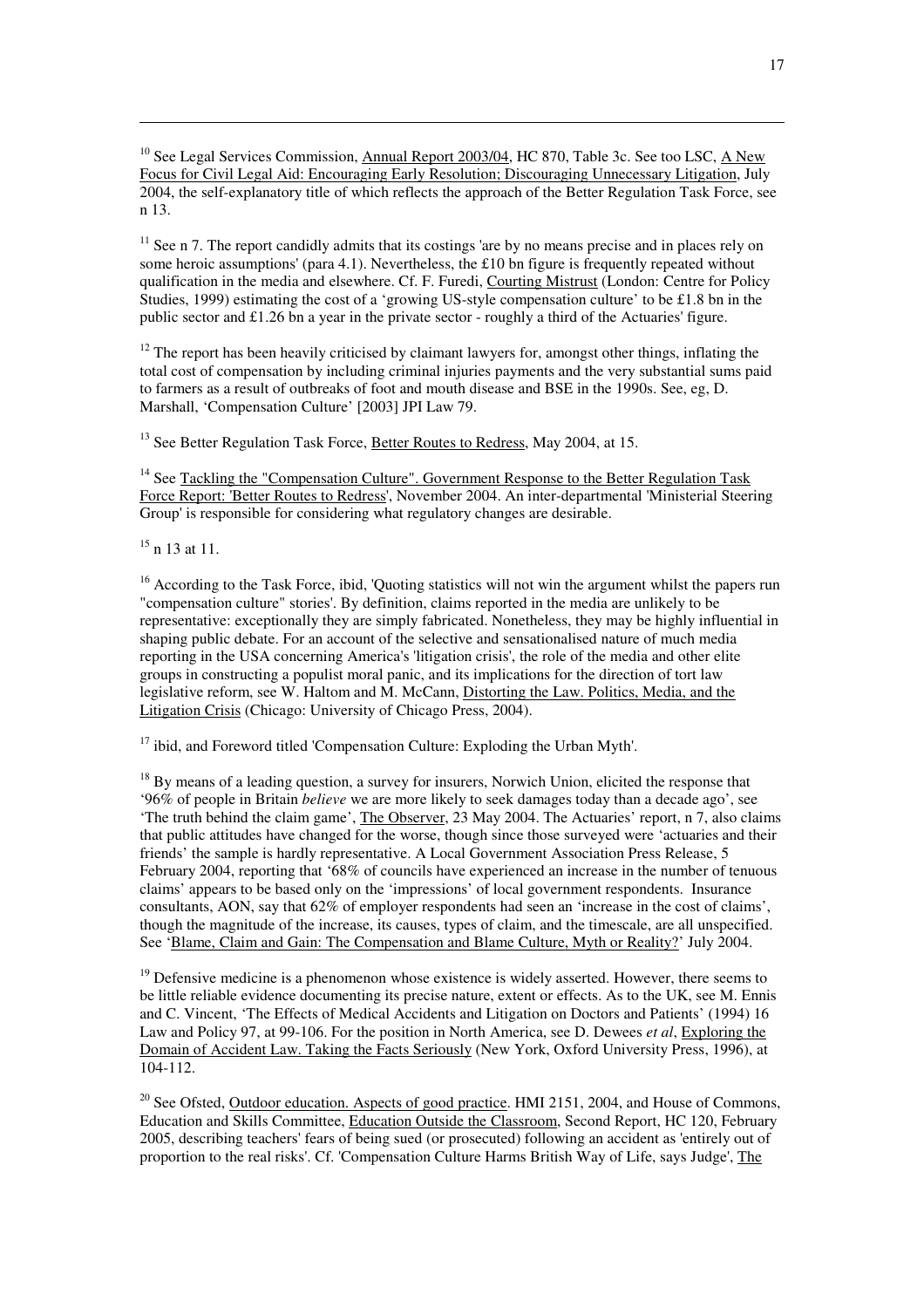Independent, 21 June 2004, where Lord Phillips MR expresses concern that fear of litigation is threatening the pursuit of risky sporting and leisure activities.

 $21$  See LawZone Newswire, No. 225, 26 August 2003.

 $\overline{a}$ 

<sup>22</sup> See Better Routes to Redress, n 13 at 7. This focus reflects the class-based nature of much of the debate, as the Task Force explicitly recognised. Thus, the Actuaries' report defines the 'compensation culture' so as to exclude corporate litigants entirely, see n 7. By way of contrast, one commentator mischievously cites as examples of 'scandalous compensation claims' the actions brought by Lloyd's names 'suing because they had not realised that underwriting insurance was not simply a licence to print money', see R. Levy, 'Just who's playing the claim and blame game', The Times, 1 June 2004.

 $^{23}$  Currently, there are two significant categories for which legal aid funding exceptionally continues to be available, namely, clinical negligence claims above £5,000, and public interest group litigation actions (some of which are personal injury actions against the NHS). In 2003/04, the number of new certificates for representation issued in each category fell by 3.9% and 38.4% respectively, see Legal Services Commission, Annual Report, 2003/04, n 10, at 32-33 and Table 3d. Residual legal aid funding for personal injury cases may soon disappear entirely, see Legal Services Commission, A New Focus for Civil Legal Aid, July 2004.

<sup>24</sup> See P. Pleasence, Report of the Case Profiling Study. Personal Injury Litigation in Practice (Legal Aid Board Research Unit, 1998), at 12.

<sup>25</sup> See Department for Constitutional Affairs, Judicial Statistics, 2003. Tables 3.2 and 3.6 unhelpfully show only the number of personal injury proceedings issued in the Queens Bench Division at the Royal Courts in London (amounting to 16% of the total). Nor do the statistics for the County Court identify personal injury claims separately, except where there was a hearing in the small claims jurisdiction (amounting to 4 % of that total, according to Table 4.10). What the statistics do show is a dramatic decline in the workload of QBD *overall*. Between 1994 and 2003, proceedings issued fell from around 120,000 to just over 14,000 (un-numbered table, at 30). Possible (if unsubstantiated) explanations for this drop include expansion of the jurisdiction of the County Court, the introduction of pre-action protocols, greater resort to negotiated settlements and alternative dispute resolution, the decline in public funding, new costs rules, and greater caution by commercial and corporate litigants (who initiate the bulk of proceedings in QBD, which are actions for debt and breach of contract).

<sup>26</sup> See n 13 at 11 and 12. The CRU kindly provided the author with data for claims *settled*, as distinct from initiated. They show a rather more mixed picture. It is unclear whether settlement data were available to the Task Force. The Task Force report, somewhat confusingly, says that the figures cited for new claims 'ignore the fact that many claims are settled out of court' when, of course, they do not refer to settlements at all. The CRU (now part of the Department for Work and Pensions) was set up in 1997. Its task is to recover certain social security benefits and NHS charges where a person is subsequently compensated (by an insurer, usually) in respect of the same injury or disease.

<sup>27</sup> See <u>UK Personal Injury Litigation reports, 2002, 2003 and 2004</u>, summarised at www.researchandmarkets.com Datamonitor predicts that the trend will be for injury (excluding disease) claims to slowly increase by around 0.4% per annum between 2001 and 2007.

 $2^8$  For example, the CRU figures relied on by the Task Force, see n 26 and text, concern new claims initiated in the preceding three years. Since some categories of potential liability, such as medical negligence and asbestos-related occupational disease, are especially prone to reporting (and settlement) delays the evidence on claim frequency may be unreliable, particularly across such a short period.

 $29$  n 13, at 5 and 37.

<sup>30</sup> See Report of the Royal Commission on Civil Liability and Compensation for Personal Injury, Cmnd 7054, 1978, vol. 2, para 74, estimating that only 6.5% of accident victims actually recover damages. See too the later 'Oxford survey' reported by D. Harris *et al*, Compensation and Support for Illness and Injury (Oxford: Clarendon Press, 1984), at 65, suggesting a figure of 12% but with almost three quarters of accident victims not considering the possibility of claiming damages at all. For a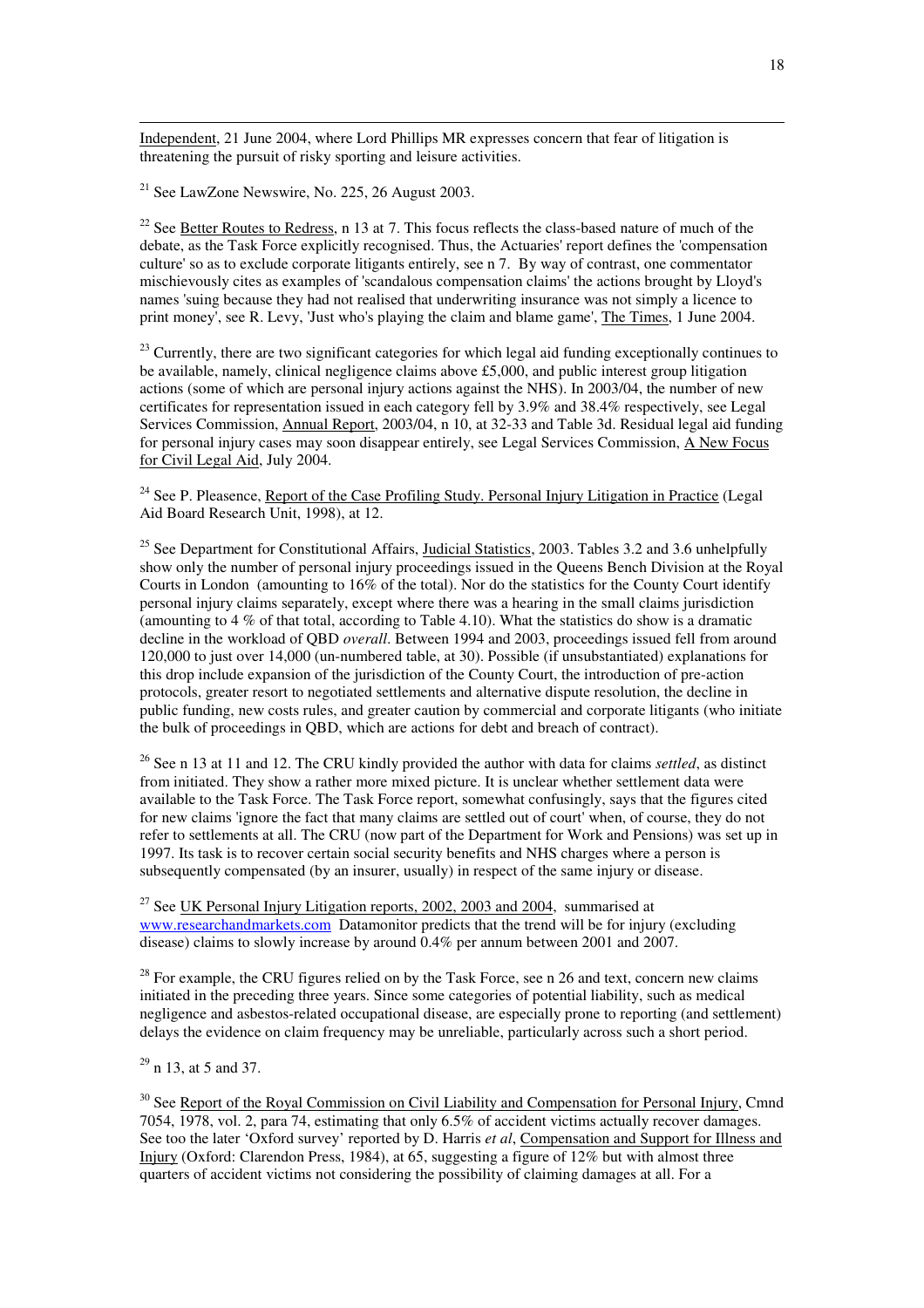functionalist review of tort's (in)efficiency as a compensation mechanism see D. Harris *et al*, Remedies in Contract and Tort (Croydon: Butterworths, 2<sup>nd</sup> ed, 2002), chapter 24, trenchantly characterising it as 'a failure judged by each and every one of the standards by which public investments are normally evaluated'.

<sup>31</sup> See International Underwriting Association of London, Third UK Bodily Injury Awards Study, March 2003, showing the average rate of increase to have been 3% per annum between 1992 and 2000. See too S. Lloyd-Bostock, 'The natural history of claims for compensation after an accident' in M. Mitchell (ed), The Aftermath of Road Accidents, 1997, tracing the complex relationship between perceptions of fault and decisions to claim.

 $32$  Estimates vary as to the incidence of negligence within the NHS. There may be 850,000 'adverse events' annually, half of which may be avoidable, see Department of Health, An organisation with a memory: Report of an expert group on learning from adverse events in the NHS, 2000. A more recent study suggests the claim frequency rate may be closer to one claim per 100 patients damaged by negligence, see P. Pleasence *et al*, 'The experience of clinical negligence within the general population' (2003) 9 Clinical Risk 211.

 $33$  See n 13 and text.

 $\overline{a}$ 

 $34$  The OFT report, n 6 at para 9.14, makes the important point that since insurers 'are likely to fight hard over large claims and not waste money in defending small ones, it is often suggested that accident victims are under-compensated when their injuries are serious but over-compensated when they are trivial.'

<sup>35</sup> On the other hand, the absence of evidence is not evidence of absence, and it is not difficult to find media reports of claims that appear to be devoid of merit, though their accuracy and provenance may be open to question, see n 16. The Task Force, n 13 at 11, merely confined itself to asserting that there is a 'perception' that the public is more likely to seek redress than 'ever before'. The Actuaries' report, n 7, did not attempt to quantify its concerns about unwarranted claims at all.

<sup>36</sup> See Pleasence, n 24 at 11-13.

 $37$  See n 54 and 55 and text.

<sup>38</sup> The number of claims rose almost fifteen-fold between 1995/6 and 2002/03. Annual expenditure increased from an estimated £1 million in 1974/5 to £446 million in 2002/03. Where the compensation paid was below £45,000, legal costs exceeded the value of the claim in the majority of cases. See Department of Health, Making Amends. A consultation paper setting out proposals for reforming the approach to clinical negligence in the NHS, 2003, paras 31 and 35. Even so, a 'no fault' alternative to litigation was rejected as being likely to be too expensive. The number (and cost) of clinical negligence claims, almost 90% of which currently continue to receive legal aid funding, appears to be declining slowly. In 2003/04, around 6,250 claims (constituting about 1.5% of all personal injury claims) were received and the cost of settling clinical negligence cases was £422.5 million, see NHS Litigation Authority, Factsheet 3: information on claims, 2004. See too n 32.

<sup>39</sup> Making Amends, ibid, at 9, seeks to reassure critics by declaring that the primary purpose of its proposals is not to cut compensation levels but to target resources to meeting the needs of injured patients more effectively. Nonetheless, it would be surprising if government were to be entirely sanguine about the prospect that extra investment intended to provide additional 'frontline' services might be swallowed up by ever more expensive compensation claims. An 'NHS Redress Bill' is expected sometime in 2005.

 $40$  See Institute of Actuaries, UK Asbestos - The Definitive Guide, November 2004, estimating future claims at between 80,000 and 200,000 and the cost to UK insurers at between £4 and £10bn. The number of deaths is predicted to peak at 5,000 per annum between 2011 and 2015. The evidence from the USA is that very large numbers of costly asbestos-related claims may overwhelm the legal system as well as defendants who are inadequately insured.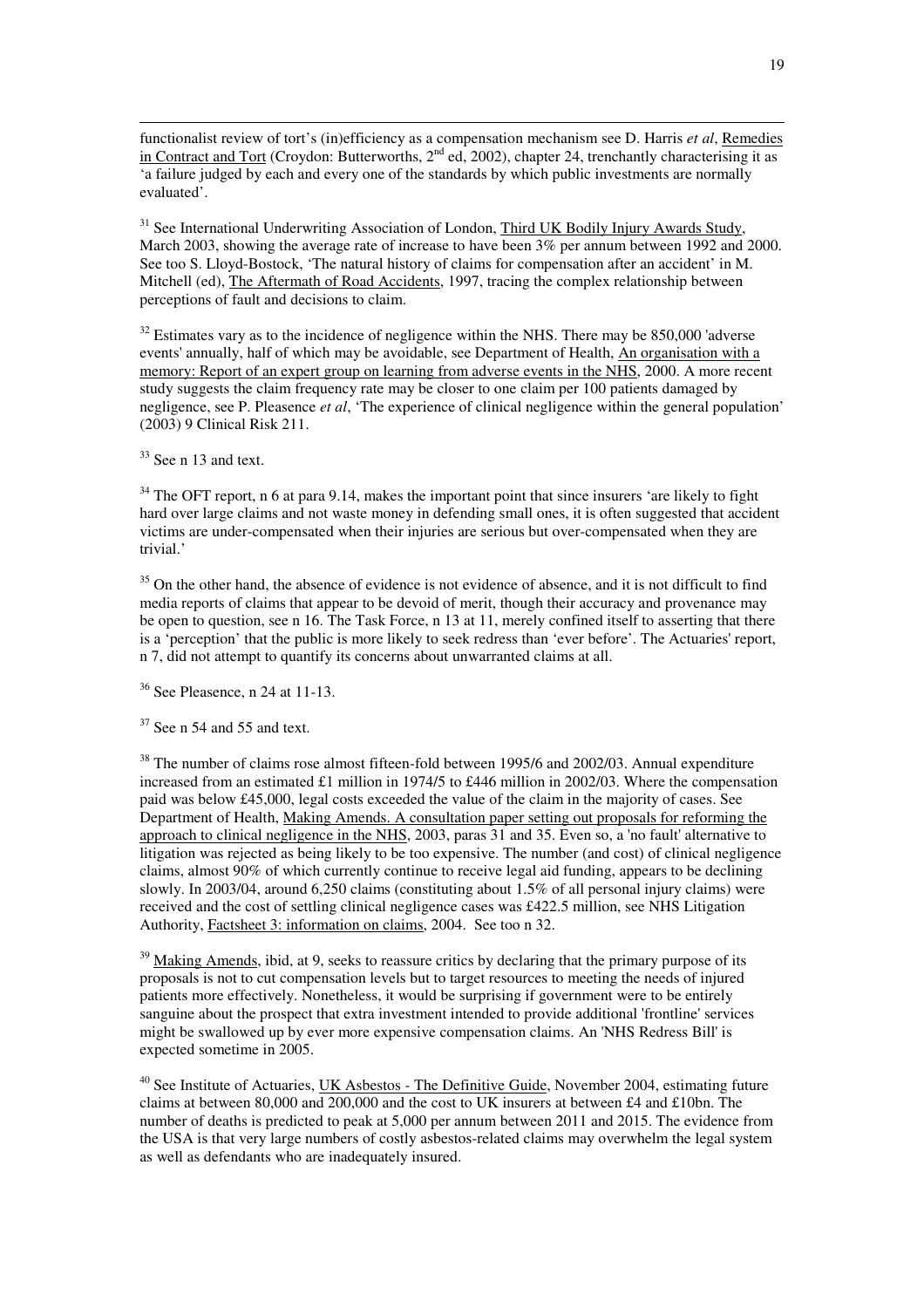$41$  See Datamonitor reports, n 27. The IUA report, n 31, suggests the average annual rise in the cost of each motor injury claim has been 6.7% with the number of claims having increased on average by 3% per annum. The OFT analysis, n 6 at paras 9.6 and 9.17, drawing on different sources, indicates average rises in settlement costs across all types of liability claims at between 9% and 15% per annum, depending on the gravity of the injuries.

 $42$  [1999] 1 AC 345.

 $\overline{a}$ 

<sup>43</sup> It was estimated in the Wells case itself that the effect of moving from the then prevailing discount rate of 4.5% to 3% increased the award by about £108,000. Making Amends, n 38 at para 47, estimates that lowering the rate from 4.5% to 3% (in 1998) and then to  $2.5\%$  (in 2001) cost the NHS an additional £20 million in 2001/02 and may cost £500 million for future liabilities. If interest rate rises were to persist, the Lord Chancellor could use the Damages Act 1996, s 1(1) to recommend an increase in the discount rate, so producing a corresponding fall in damages awards.

<sup>44</sup> See Heil v Rankin [2001] QB 272. Discussed by R. Lewis, 'Increasing the Price of Pain: Damages, the Law Commission and Heil v Rankin.' (2001) 64 MLR 100.

<sup>45</sup> In 2002, the value of Fatal Accidents Act bereavement awards was increased by S.I. 2002/644 from £7,500 to £10,000 per claimant (capped at £30,000 per death). Additionally, the CRU, see n 26, has progressively been given extra powers to recoup the value of state benefits paid to claimants from defendant liability insurers who settle personal injury claims so effecting a transfer of costs from the public purse to insurers. For a discussion of this policy, see OFT report, n 6 at paras 9.21-9.28.

 $^{46}$  J. Morgan, 'Tort, Insurance and Incoherence' (2004) 67 MLR 384 at 399.

<sup>47</sup> See Office of Fair Trading, Liability Insurance. A report of an OFT fact finding study, August 2003 and Department for Work and Pensions, Review of Employers' Liability Compulsory Insurance, Second Stage Report, December 2003.

<sup>48</sup> See OFT report, ibid, at paras 4.17 - 4.19. More recent research by the Trades Union Congress indicates that fewer than one in ten of the 850,000 who suffer workplace illness or injury each year recover compensation from their employer or from the industrial injuries scheme. The average cost of a successful claim for damages is estimated to be £10,000. See TUC, 'A Little Compensation', Hazards, May 2005.

<sup>49</sup> See Task Force report, n 13 at 3 and 18. These echo the sorts of 'no duty' policy arguments familiar to tort lawyers. Nowadays, British courts appear less inclined to credit them in the absence of proof, even where it is sought to make a public body liable, see Phelps v Hillingdon LBC [2001] 2 AC 619.

<sup>50</sup> See V. L. Mayatt (ed), Tolley's Managing Risk in Healthcare. Law and Practice (London: LexisNexis, 2<sup>nd</sup> ed, 2004), chapter 4, and Making Amends, n 38 at 13, discussing this phenomenon in the context of allegations of clinical negligence. On the importance of trust generally, see O. O'Neill, A Question of Trust (Cambridge: Cambridge University Press, 2002).

<sup>51</sup> Establishing causal connections between (the threat of) civil liability and real world behaviour is tricky and rarely attempted, which may explain the lack of evidence on the point here. On the other hand, tort's supposed deterrent effects have commonly been assumed, at least by courts, if not always by academics. For a summary of the empirical evidence concerning deterrence, drawn mainly from North America, see Dewees *et al*, n 19 at 414-421.

 $52$  See Task Force report, n 13 at 12. A 'sting' survey of the willingness of claims farmers to take on a highly unlikely hypothetical claim provides some support for this view. See 'How a puppy, a paving slab and a passing cyclist made a bad break worth thousands', The Guardian, 23 October 2004. See too 'Injury claims firm offers nurses cash to refer accident victims', The Guardian, 16 March 2005.

<sup>53</sup> Following the insolvency of The Accident Group, one of the insurers who underwrote its after-theevent policies is reported to be suing some 800 law firms alleging that many of the personal injury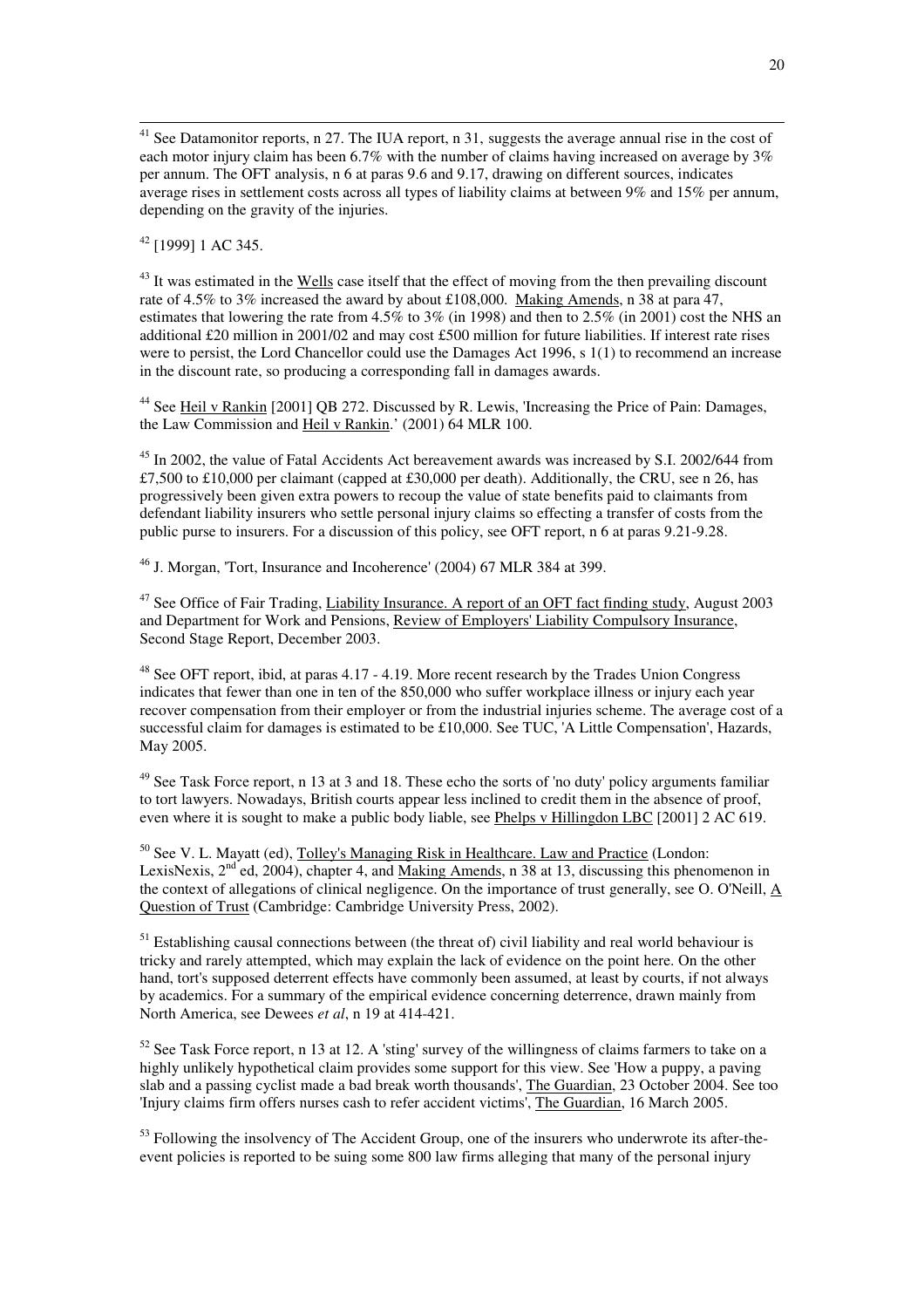cases TAG referred to them should never have been taken up, see G. West, 'Preparing for Battle', Law Society Gazette, 17 March 2005. This litigation may throw light on the extent of frivolous claims.

<sup>54</sup> See S. Yarrow, Just Rewards: The Outcome of Conditional Fee Cases (London: Policy Studies Institute, 2001). The Citizens' Advice Bureaux report, No Win, No Fee, No Chance, December 2004, para 1.5, calculates that in the first four years to 2003/04 over a million personal injury claims were brought using CFAs. It is proposed to simplify by regulation the operation of CFAs, the uplifted success fees of which inevitably increase the cost to defendants of successful claims, see Department for Constitutional Affairs, Making Simple CFAs a Reality, CP 22/04, June 2004.

<sup>55</sup> The CAB<sub>x</sub> report, ibid, para 9, observes that CFAs 'create perverse incentives for the legal profession and provide the conditions for cherry-picking high value cases with high chances of success'.

<sup>56</sup> Having largely abolished civil legal aid for personal injury claims, the Labour government has been anxious to have CFAs seen as an efficient and effective replacement while denying that they promote unnecessary litigation or push up costs to defendants. See, for example, written answer given by David Lammy, Minister for Constitutional Affairs, HC Deb, vol 410, col 32W, 8 September 2003.

 $57$  See Government Response to the Better Regulation Task Force Report, n 14, accepting the need for tighter controls while allowing the Claims Standards Council (the trade body) until December 2005 to devise a scheme of self-regulation. The OFT is currently scrutinising a code of conduct drafted by the Council. In Ireland and parts of Australia, the content and location of claims advertising is regulated by legislation, see A. Morris, 'Claims advertising: access or excess?' (2005) 155 NLJ 345, 11 March 2005.

<sup>58</sup> See <u>Review of the Framework for Legal Services in England and Wales</u>, Final Report by Sir David Clementi, December 2004. The Association of Personal Injury Lawyers (APIL) declared itself 'bitterly disappointed' by this failure, see Press Release, 15 December 2004. See too the CABx report, n 54, bemoaning the absence of effective regulation and the mis-selling of legal and insurance-related products. Since 14 January 2005, claims management companies advising on or arranging (legal expenses) insurance must be authorised by the Financial Services Authority, see the Insurance Mediation Directive (Miscellaneous Amendments) Regulations 2003, SI 2003/1473.

 $59$  OFT report, n 6 at para 9.12, notes that the number of workplace and road traffic accidents, which give rise to the bulk of injury claims, are already low historically. The scope for further improvement may be limited and is thus expected to have only a marginal impact on the number of future claims.

<sup>60</sup> See J. Stapleton, 'In Restraint of Tort' in P. Birks (ed), The Frontiers of Liability (Oxford: Oxford University Press, 1994), vol 2, at 84.

<sup>61</sup> See Task Force report, n 13 at 3 and 14.

 $\overline{a}$ 

.

 $62$  On the connections between the availability of liability insurance and the symbiotic development of negligence liabilities, see M. Davies, 'The end of the affair: duty of care and liability insurance' (1989) 9 LS 67. Cf. Morgan, n 46, advocating that tort return to its roots in individual responsibility and eschew insurance-based aspirations to provide collectivist compensation.

<sup>63</sup> OFT report, n 6 at paras 9.9 - 9.11.

<sup>64</sup> See Adams v Bracknell Forest Borough Council [2004] UKHL 29 (failure to deal with pupil's dyslexia results in 'personal injury' rather than mere economic loss. Hence claims are more likely to attract a duty of care and to be in time within s.11 Limitation Act 1980) and Phelps v Hillingdon LBC, n 49.

 $65$  See JD and others v East Berkshire Community Health NHS Trust and others [2003] 2 FLR 1166 (incompetent intervention where abuse suspected).

<sup>66</sup> See Sutherland v Hatton [2002] 2 All ER 1, Barber v Somerset CC [2004] 1 WLR 1089. There may be in excess of 500,000 workers suffering stress-related ill health, see Health and Safety Executive, Self-reported Work-related Illness, (SW103/04), 2003/04 survey.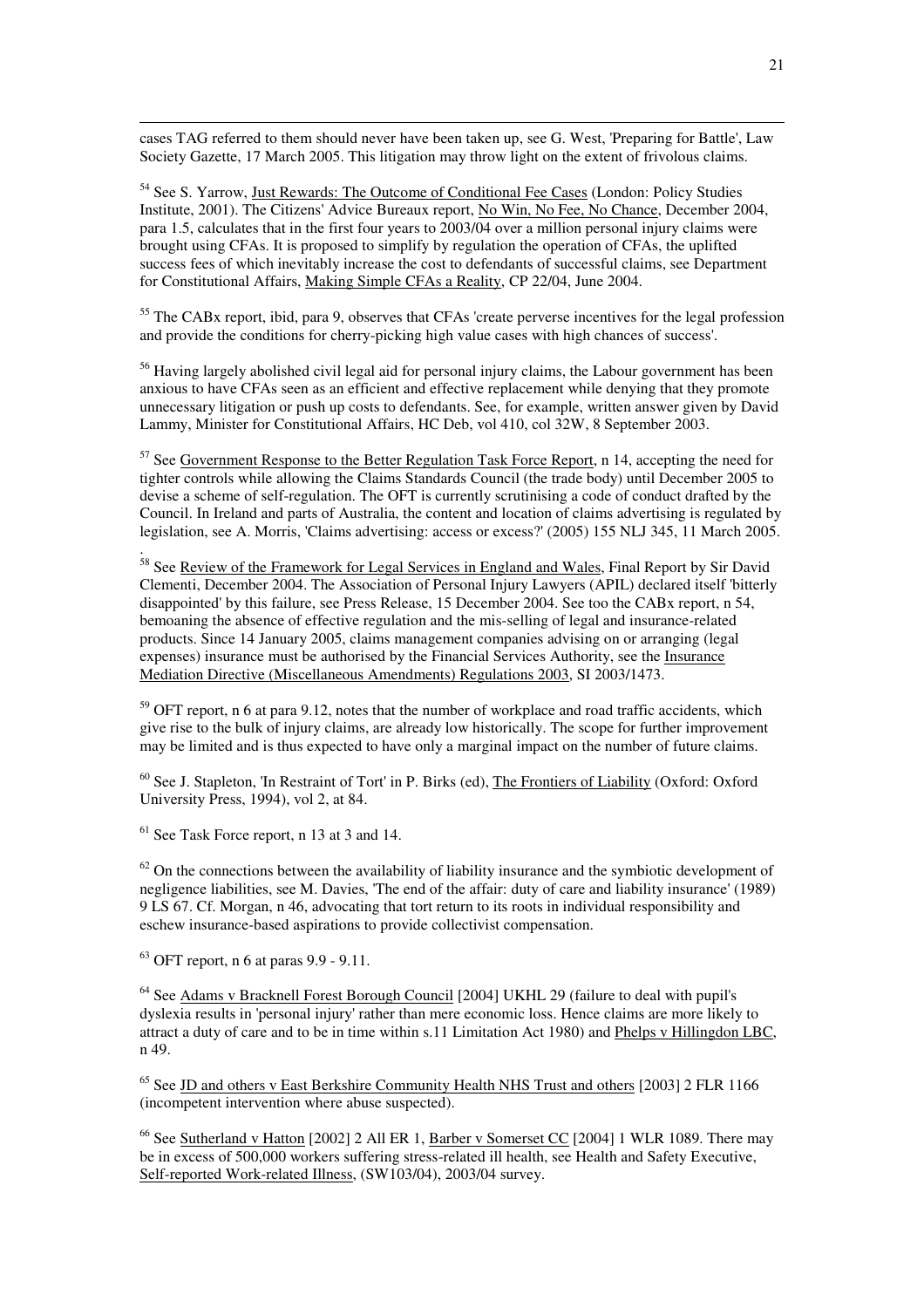$67$  See Vowles v Evans [2003] 1 WLR 1607 (liability of match official), Condon v Basi [1985] 1WLR 866 (participant), Watson v British Boxing Board of Control [2001] QB 1134 (regulatory body). Cf. Blake v Galloway [2004] 3 All ER 315 ('recklessness' standard unexpectedly applied to informal game or horseplay resulting in no liability).

<sup>68</sup> See Lister v Hesley Hall Ltd [2002] 1 AC 215 (sexual abuse by institutional carer). Mattis v Pollock (t/as Flamingo's Nightclub) [2003] 1 WLR 2158 (attack on clubber by bouncer). Godden v Kent and Medway Strategic Health Authority [2004] EWCA 1629 (refusal to strike out a claim that the Authority could be vicariously liable for the torts of a General Practitioner, despite not being his employer).

<sup>69</sup> See <u>Page v Smith</u> [1995] AC 155 (psychiatric injury to primary victim need not be foreseeable). AB v Leeds Teaching Hospital HNS Trust [2004] 2 FLR 365 (successful action by parents arising from hospital's undeclared policy of retaining children's organs).

 $70$  See Fairchild v Glenhaven Funeral Services [2003] 1 AC 32 (liability for negligent exposure to asbestos in multiple employments) and Chester v Afshar [2004] UKHL 41(neurosurgeon liable for failing to warn of inherent risks even though patient might have consented to the operation at a later date). Cf. Gregg v Scott [2005] UKHL 2 (failure to diagnose cancer promptly so reducing the patient's chances of survival from 42% to 25% not actionable).

 $71$  See Phelps v Hillingdon LBC, n 49, and JD and others v East Berkshire Community Health NHS Trust and others, n 65.

 $72$  [2004] UKHL 15 at [2].

 $\overline{a}$ 

 $^{73}$  See n 5. See also, to similar effect, the consistent refusals by courts to allow motorists to shift the blame for accidents from their driving to the condition of the roads. Stovin v Wise [1996] AC 923 (obstructed sight lines at a junction). Goodes v East Sussex CC [2000] 1 WLR 1356 (no gritting). Sandhar v Department of Transport [2004] EWCA Civ 1440 (no salting). Gorringe v Calderdale MBC, n 72 (no 'go slow' warning).

 $^{74}$  n 13 at 18 and 19. Tomlinson is described in Wattleworth v Goodwood Road Racing Co. Ltd [2004] EWHC 140 at [115] as a 'salutary reminder (at a time when, in the perception of some, a "compensation culture" prevails)' that occupiers are ordinarily not duty bound to prevent others from taking risks inherent in activities freely undertaken.

 $75$  This is not to say that problems of moral hazard and fraudulent claims are non-existent or should be ignored. Commercial insurers nowadays pool and exchange (claims) data. In November 2004, several local authorities set up a telephone hotline to encourage the public to 'name and shame' people suspected of making false compensation claims.

<sup>76</sup> See T. F. Burke, Lawyers, Lawsuits, and Legal Rights (Berkeley: University of California Press, 2003). See too R.A. Posner, Law and Legal theory in the UK and USA (Oxford: Clarendon Press, 1996).

 $77$  See n 57 and text.

 $78$  As Davies, n 62 at 83, remarks 'In most cases, the major modern deterrent attached to legal liability is the prospect of increased insurance premiums'.

<sup>79</sup> See DWP Report, n 47 at 29-35, and DWP, Discussion Paper on Framework for Vocational Rehabilitation, May 2004. See too, IUA/ABI Working Party, Psychology, Personal Injury and Rehabilitation, 2004 and APIL, Best Practice Guide to Rehabilitation, 2004.

 $80$  See OFT, n 6 at para 10.4.